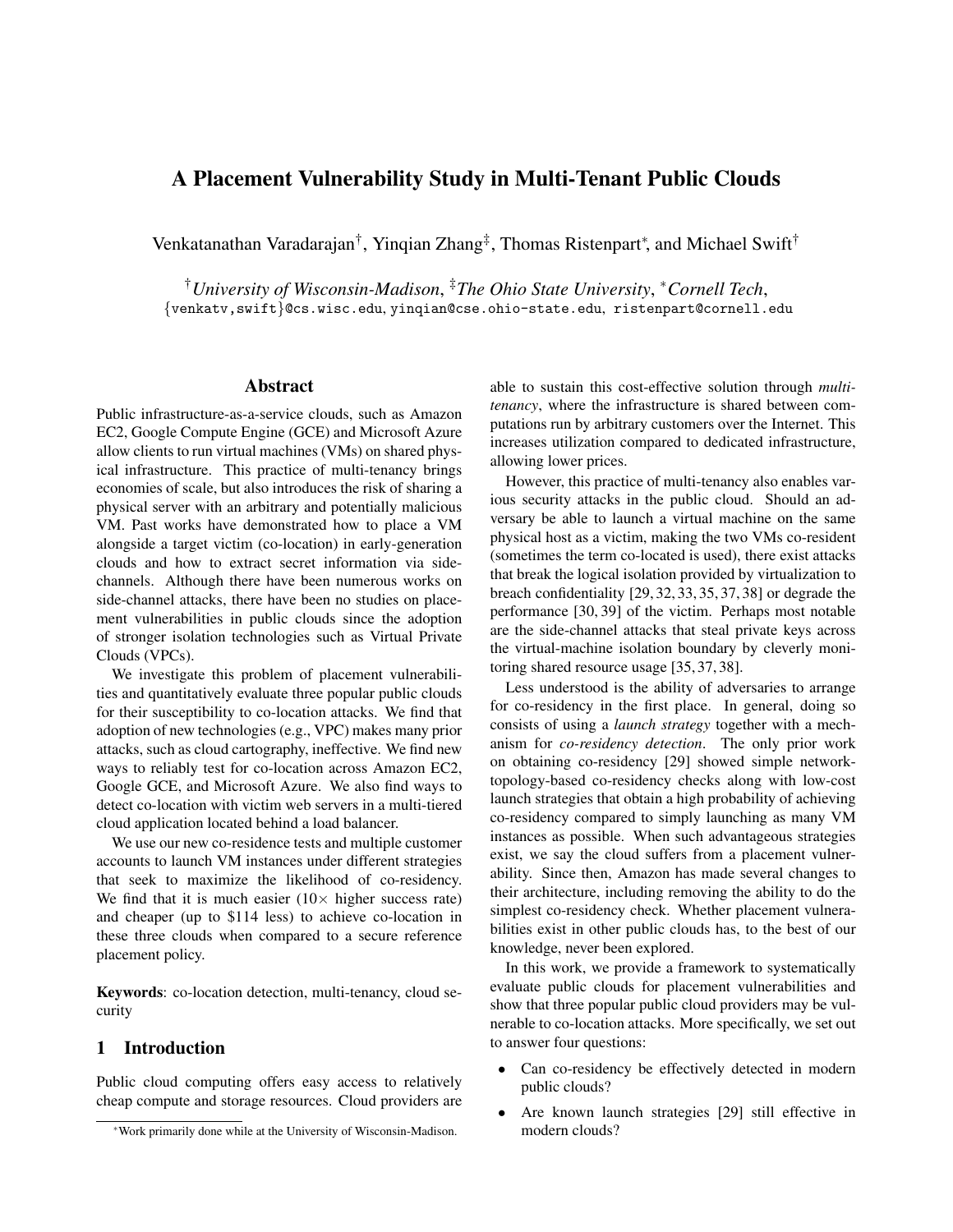- Are there any new exploitable placement vulnerabilities?
- Can we quantify the money and time required of an adversary to achieve a certain probability of success?

We start by exploring the efficacy of prior co-residency tests  $(\S 4)$  and develop more reliable tests for our placement study  $(\S 4.1)$ . We also find a novel test to detect coresidency with VMs uncontrolled by the attacker by just using their public interface even when they are behind a load balancer  $(\S$  4.3).

We use multiple customer accounts across three popular cloud providers, launch VM instances under different scenarios that may affect the placement algorithm, and test for co-residency between all launched instances. We analyze three popular cloud providers, Amazon Elastic Compute Cloud (EC2) [2], Google Compute Engine (GCE) [6] and Microsoft Azure (Azure) [15], for vulnerabilities in their placement algorithm. After exhaustive experimentation with each of these cloud providers and at least 190 runs per cloud provider, we show that an attacker can still successfully arrange for co-location  $(\S 5)$ . We find new launch strategies in these three clouds that obtain co-location faster (10x higher success rate) and cheaper (up to \$114 less) when compared to a secure reference placement policy.

Next, we start by giving some background on public clouds  $(\S 2)$  and then define our threat model  $(\S 3)$ . We conclude the paper with related and future work  $(\S$  6 and  $\S$  7, respectively).

#### 2 Background

Public clouds. Infrastructure-as-a-service (IaaS) public clouds, such as Amazon EC2, Google Compute Engine and Microsoft Azure, provide a management interface for customers to launch and terminate VM instances with a userspecified configuration. Typically, users register with the cloud provider for an account and use the cloud interface to specify VM configuration, which includes instance type, disk image, data center or region to host the VMs, and then launch VM instances. In addition, public clouds also provide many higher-level services that monitor load and automatically launch or terminate instances based on the workload [4, 8, 13]. These services internally use the same mechanisms as users to configure, launch and terminate VMs.

The provider's VM launch service receives from a client a desired set of parameters describing the configuration of the VM. The service then allocates resources for the new VM; this process is called *VM provisioning*. We are most interested in the portion of VM provisioning that selects the physical host to run a VM, which we call the *VM placement algorithms*. The resulting VM-to-host mapping we call the *VM placement*. The placement for a specific virtual machine may depend on many factors: the load on each machine, the number of machines in the data center, the number of concurrent VM launch requests, etc.

| Type        | Variable                             |  |  |
|-------------|--------------------------------------|--|--|
|             | # of customers                       |  |  |
|             | # of instances launched per customer |  |  |
| Placement   | Instance type                        |  |  |
| Parameters  | Data Center (DC) or Region           |  |  |
|             | Time launched                        |  |  |
|             | Cloud provider                       |  |  |
|             | Time of the day                      |  |  |
| Environment | Days of the week                     |  |  |
| Variable    | Number of in-use VMs                 |  |  |
|             | Number of machines in DC             |  |  |

Figure 1: List of placement variables.

While cloud providers do not generally publish their VM placement algorithms, there are several variables under the control of the user that could affect the VM placement, such as time-of-day, requested data center, and number of instances. A list of some notable parameters are given in Figure 1. By controlling these variables, an adversary can partially influence the placement of VMs on physical machines that may also host a target set of VMs. We call these variables *placement variables* and the set of values for these variables form a *launch strategy*. An example launch strategy is to launch 20 instances 10 minutes after triggering an auto-scale event on a victim application. This is, in fact, a launch strategy suggested by prior work [29].

Placement policies. VM placement algorithms used in public clouds often aim to increase data center efficiency, quality of service, or both by realizing some *placement policy*. For instance, a policy that aims to increase data center utilization may pack launched VMs on a single machine. Similarly policies that optimize the time to provision a VM, which involves fetching an image over the network to the physical machine and booting, may choose the last machine that used the same VM image, as it may already have the VM image cached on local disks. Policies may vary across cloud providers, and even within a provider.

Public cloud placement policies, although undocumented, often exhibit behavior that is externally observable. One example is *parallel placement locality* [29], in which VMs launched from different accounts within a short time window are often placed on the same physical machine. Two instances launched sequentially, where the first instance is terminated before the launch of the second one, are often placed on the same physical machine, a phenomenon called *sequential placement locality* [29].

These placement behaviors are artifacts of the two placement policies described earlier, respectively. Other examples of policies and resulting behaviors exist as well. VMs launched from the same accounts may either be packed on the same physical machine to maximize locality (and hence co-resident with themselves) or striped across different physical machines to maximize redundancy (and hence never co-resident with themselves). In the course of normal usage, such behaviors are unlikely to be noticed, but they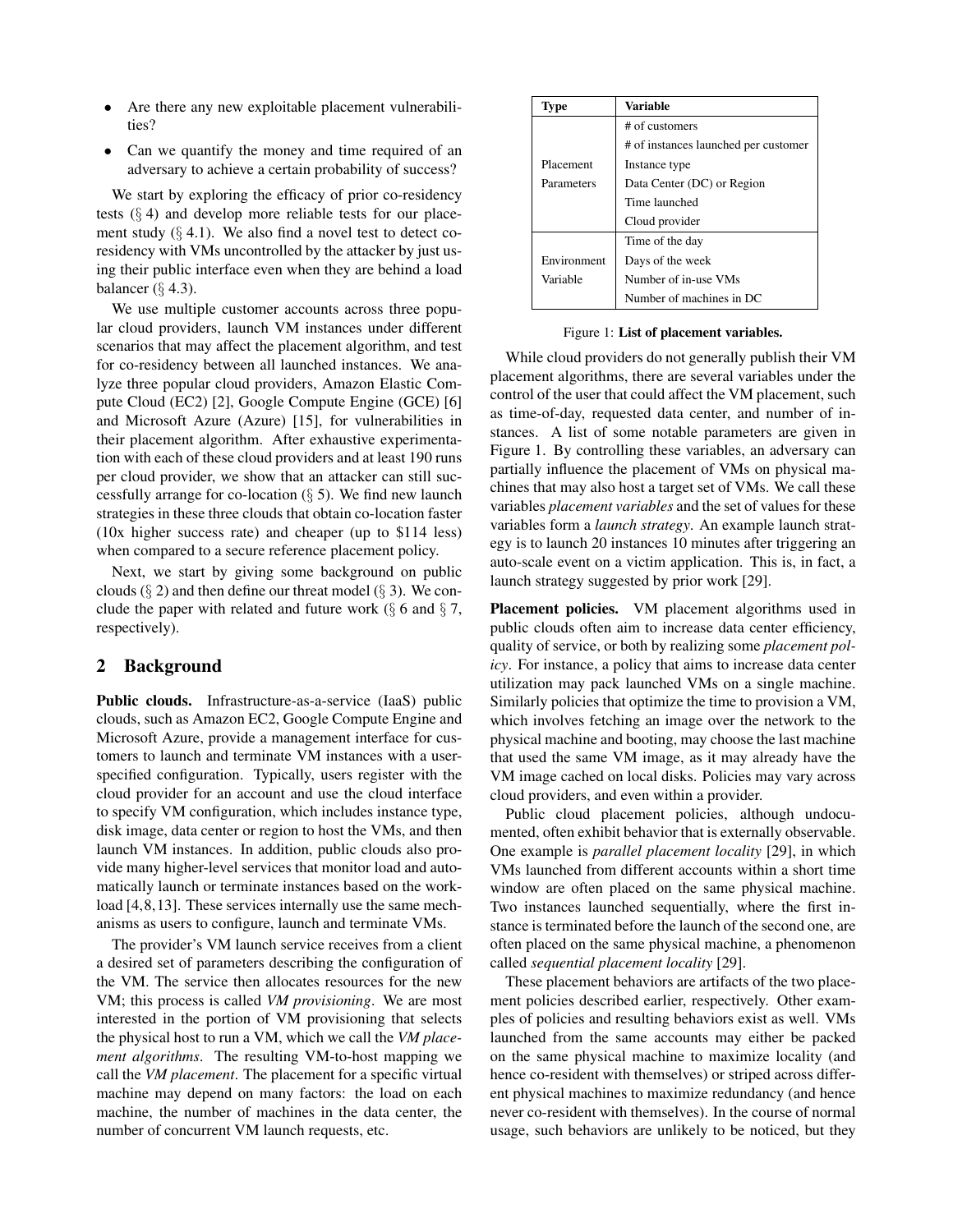can be measured with careful experiments.

Launch strategies. An adversary can exploit placement behaviors to increase the likelihood of co-locating with target victims. As pointed out by Ristenpart et al. [29], parallel placement locality can be exploited by triggering a scale-up event on target victim by increasing their load, which will cause more victim VMs to launch. The adversary can then simultaneously (or after a time lag) launch multiple VMs some of which may be co-located with the newly launched victim VM(s).

In this study, we develop a framework to systematically evaluate public clouds against launch strategies and uncover previously unknown placement behaviors. We approach this study by (i) identifying a set of placement variables that characterize a VM, (ii) enumerating the most interesting values for these variables, and (iii) quantifying the cost of such a strategy, if it in fact exposes a co-residency vulnerability. We repeat this for three major public cloud providers: Amazon EC2, Google Compute Engine, and Microsoft Azure. Note that the goal of this study is not to *reverse engineer* the exact details of the placement policies, but rather to identify launch strategies that can be exploited by an adversary.

Co-residency detection. A key technique for understanding placement vulnerabilities is detecting when VMs are co-resident on the same physical machine (also termed *colocate*). In 2009, Ristenpart et al. [29] proposed several coresidency detection techniques and used them to identify several placement vulnerabilities in Amazon EC2. As coresident status is not reported directly by the cloud provider, these detection methods are usually referred to as sidechannel based techniques, which can be further classified into two categories: *logical side-channels* or *performance side-channels*.

*Logical side-channels:* Logical side-channels allow information leakage via logical resources that are observable to a software program, e.g., IP addresses, timestamp counter values. Particularly in Amazon EC2, each VM is assigned two IP addresses, a *public* IP address for communication over the Internet, and a private or *internal* IP address for intra-datacenter communications. The EC2 cloud infrastructure allowed translation of public IP addresses to their internal counterparts. This translation revealed the topology of the internal data center network, which allowed a remote adversary to map the entire public cloud infrastructure and determine, for example, the availability zone and instance type of a victim. Furthermore, co-resident VMs tended to have adjacent internal IP addresses.

Logical side-channels can also be established via shared timestamp counters. In prior work, skew in timestamp counters were used to fingerprint a physical machine [27], although this technique has not yet been explored for coresidency detection. Co-residency detection via shared state like interrupt counts and process statistics reported in procfs also come under this category, but are only applicable to container-based platform-as-a-service clouds.

*Performance side-channels:* Performance side-channels are created when performance variations due to resource contention are observable. Such variations can be used as an indicator of co-residency. For instance, network performance has been used for detecting co-residence [29, 30]. This is because hypervisors often directly relay network traffic between VMs on the same host, providing detectably shorter round-trip times than between VMs on different hosts.

Covert channels, as a special case of side-channels, can be established between two VMs that are cooperating in order to detect co-residency. For purposes of co-residency detection, covert channels based on shared hardware resources, such as last level caches (LLCs) or local storage disks, can be exploited by one VM to detect performance degradation caused by a co-resident VM. Covert channel detection techniques require control over both VMs, and are usually used in experimentation rather than in practical attacks. We later refer to such approaches as *cooperative co-residency detection*.

Placement study in PaaS. While we mainly studied placement vulnerabilities in the context of IaaS, we also experimented with Platform-as-a-Service (PaaS) clouds. PaaS clouds offer elastic application hosting services. Unlike IaaS where users are granted full control of a VM, PaaS provides managed compute tasks (or instances) for the execution of hosted web applications, and allow multiple such instances to share the same operating system. These clouds use either process-level isolation via file system access controls, or increasingly Linux-style containers (see [38] for a more detailed description). As such, logical side-channels alone are usually sufficient for co-residency detection purposes. For instance, in PaaS clouds, co-resident instances often share the same public IP address as the host machine. This is because the host-to-instance network is often configured using Network Address Translation (NAT) and each instance is assigned a unique port under the host IP address for incoming connections.

We found that many such logical side-channel-based coresidency detection approaches worked on PaaS clouds, even on those using containers. Specifically, we used both system-level interrupt statistics via /proc/interrupts and shared public IP addresses of the instances to detect co-location in Heroku [10].

Our brief investigation of co-location attacks in Heroku showed that naïve strategies like scaling two PaaS web applications to 30 instances with a time interval of 5 minutes between them, resulted in co-location in 6 out of 10 attempts. Moreover, since the co-location detection was simple and quick including the time taken for application scaling, we were able to do these experiments free of cost. This result reinforces prior findings on PaaS co-location attacks [38] and confirms the existence of cheap launch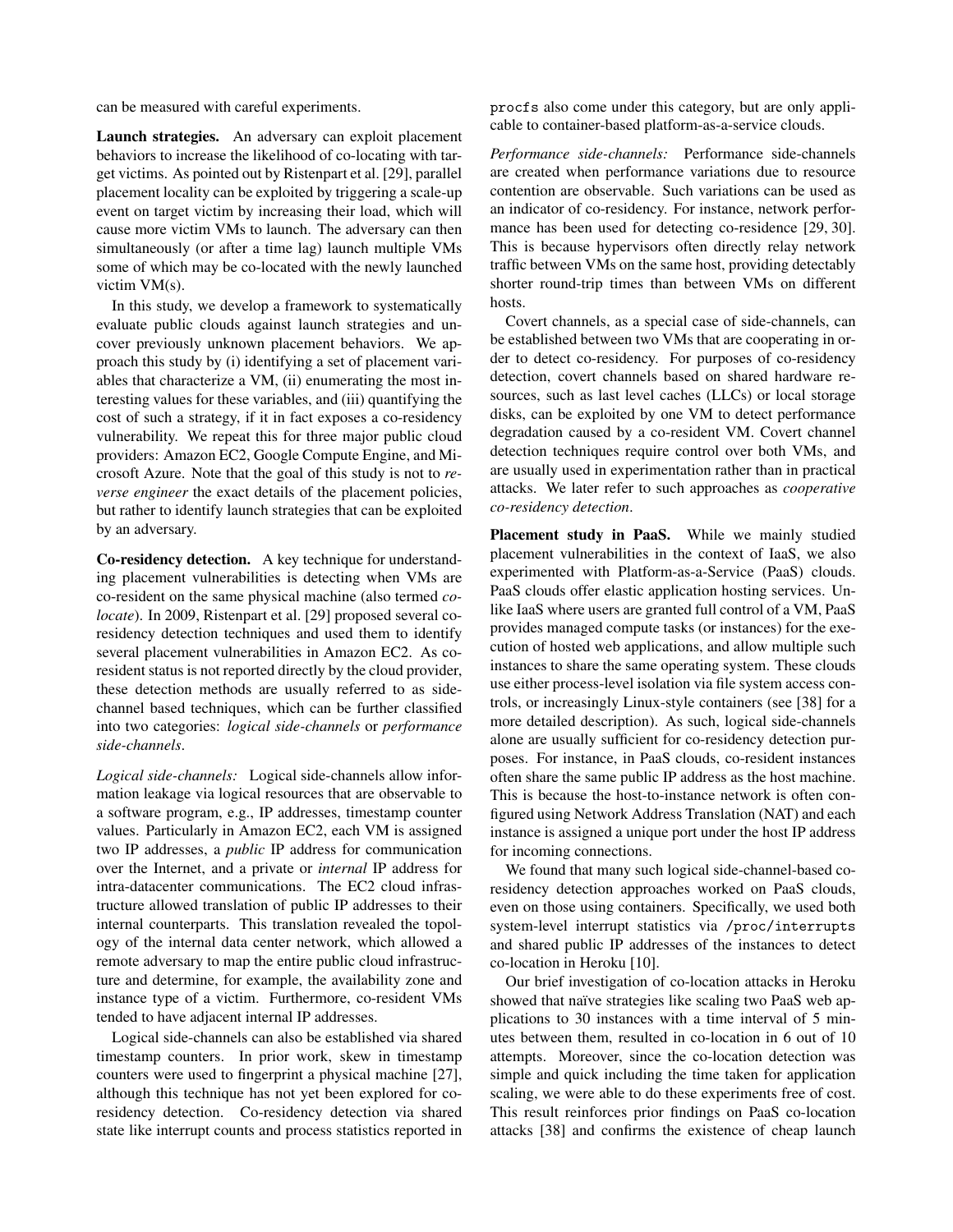strategies to achieve co-location and easy detection mechanisms to verify it. We do not investigate PaaS clouds further in the rest of this paper.

## 3 Threat Model

Co-residency attacks in public clouds, as mentioned earlier, involve two steps: a launch strategy and co-residency detection. We assume that the adversary has access to tools to identify a set of target victims, and either knows victim VMs' launch characteristics or can directly trigger their launches. The latter is possible by increasing load in order to cause the victim to scale up by launching more instances. The focus of this study is to identify if there exists any launch strategy that an adversary can devise to increase the chance of co-residency with a set of targeted victim VMs.

In our threat model, we assume that the cloud provider is trusted and the attacker has no affiliation of any form with the cloud provider. This also means that the adversary has no internal knowledge of the placement policies that are responsible for the VM placements in the public cloud. An adversary also has the same interface for launching and terminated VMs as regular customers, and no other special interfaces. Even though there may be per-account limits on the number of VMs that a cloud provider imposes, an adversary has access to an unlimited number of accounts and hence has no limit on the number of VMs he could launch at any given time.

No resource-limited cloud provider is a match to an adversary with limitless resources and hence realistically we assume that the adversary is resource-limited. For the same reason, a cloud provider is vulnerable to a launch strategy only when it is trivial or cost-effective for an adversary. As such, we aim to (i) quantify the cost of executing a launch strategy by an adversary, (ii) define a reference placement policy with which the placement policies of real clouds can be compared, and (iii) define metrics to quantify placement vulnerability.

Cost of a launch strategy. Quantifying the cost of a launch strategy is straightforward: it is the cost of launching a number of VMs and running tests to detect co-residency with one or more target victim VMs. To be precise, the cost of a launch strategy *S* is given by  $C_S = a * P(a_{type}) * T_d(v, a)$ , where *a* is the number of attacker VMs of type *atype* launched to get co-located with one of the *v* victim VMs.  $P(a_{type})$  is the price of running one VM of type  $a_{type}$  for a unit time.  $T_d(a, v)$  is the time to detect (in billing units) co-residency between all pairs of *a* attackers and *v* victim VMs, excluding pairs within each group. For simplicity, we assume that the attacker is running all instances till the last co-residency check is completed.

Reference placement policy. In order to define placement vulnerability, we need a yardstick to compare various placement policies and the launch strategies that they may be vulnerable to. To aid this purpose, we define a simple reference placement policy that has good security properties against co-residency attacks and use it to gauge the placement policies used in public clouds. Let there be *N* machines in a data center and let each machine have unlimited capacity. Given a set of unordered VM launch requests, the mapping of each VM to a machine follows a uniform random distribution. Let there be *v* victim VMs assigned to *v* unique machines among *N*, where  $v \ll N$ . The probability of *at least one* collision (i.e. co-residency) under the random placement policy and the above attack scenario when attacker launches *a* instances is given by  $1 - (1 - v/N)^a$ . We call this probability the reference probability<sup>1</sup>. Recall that for calculating cost of a launch strategy under this reference policy, we also need to define the price function, *P*(*vmtype*). For simplicity, we use the minimum price offered by any cloud provider as the price for the compute resource under the reference policy. For example, at the time of this study, Amazon EC2 offered t2.small instances at \$0.026 per hour of instance activity, which was the cheapest price across all three clouds considered in this study.

Note that the reference placement policy makes several simplifying assumptions, but these only benefit the attacker. This is conservative as we will compare our experimental results to the best possible launch strategy under the reference policy. For instance, the assumption on unlimited capacity of the servers only benefits the attacker as it never limits the number of victim VMs an attacker could potentially co-locate with. We use a conservative value of 1000 for *N*, which is at least an order-of-magnitude less than the number of servers (50,000) in the smallest reported Amazon EC2 data centers [5]. Similarly, the price function of this placement policy also favors an attacker as it provides the cheapest price possible in the market even though in reality a secure placement policy may demand a higher price. Hence, it would be troubling if the state-of-the-art placement policies used in public clouds does not measure well even against such a conservative reference placement policy.

Placement Vulnerability. Putting it all together, we define two metrics to gauge any launch strategy against a placement policy: (i) *normalized success rate*, and (ii) *costbenefit*. The normalized success rate is the success rate of the launch strategy in the cloud under test normalized to the success rate of the same strategy under the reference placement policy. The cost-benefit of a strategy is the additional cost that is incurred by the adversary in the reference placement policy to achieve the same success rate as the strategy in the placement policy under test. We define that a placement policy has a *placement vulnerability* if and only if there exists a launch strategy with a normalized success rate that is greater than 1.

Note that the normalized success rate quantifies how easy it is to get co-location. On the other hand, the cost benefit metric helps to quantify how cheap it is to get co-location

<sup>&</sup>lt;sup>1</sup>This probability event follows a hypergeometric distribution.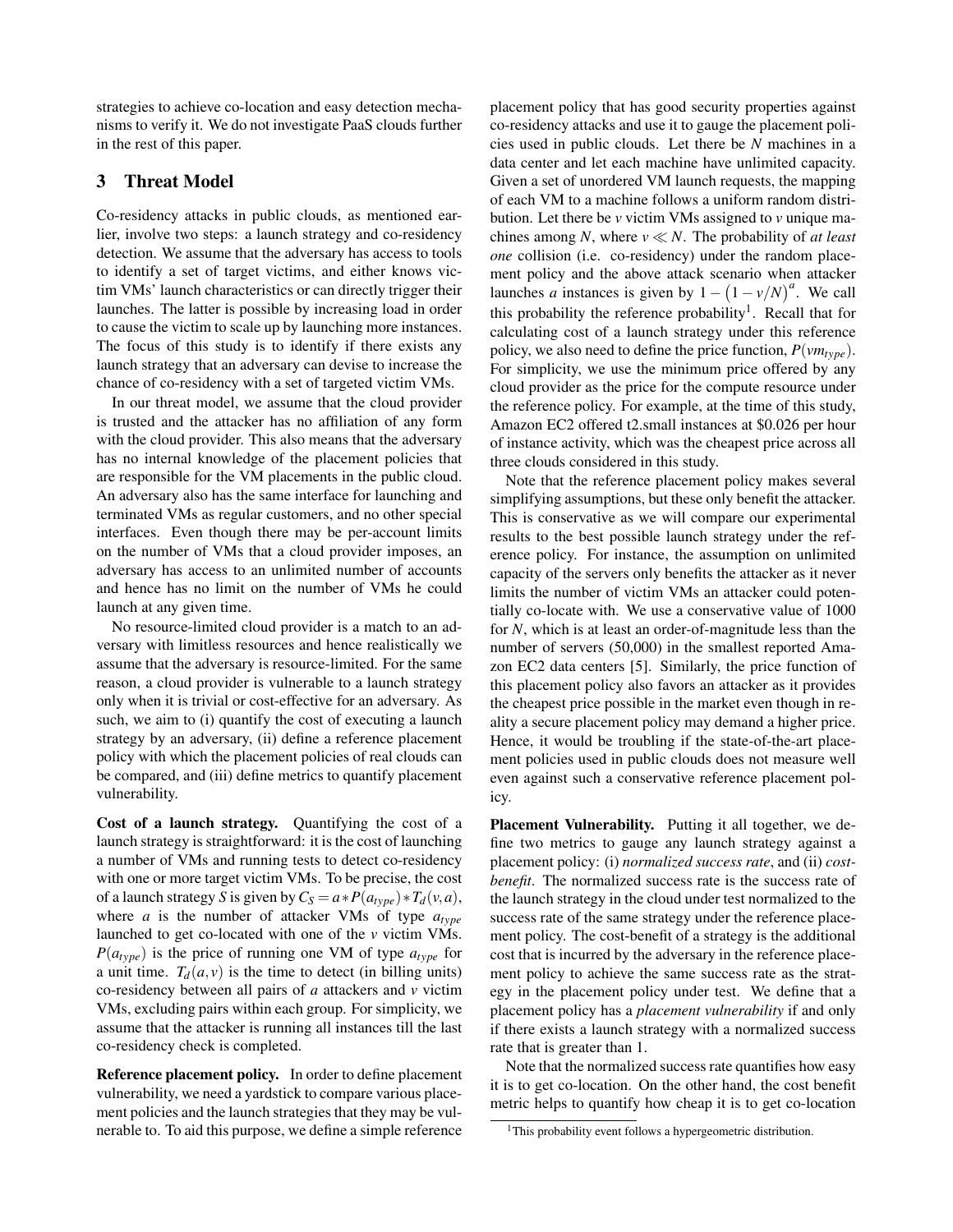

Figure 2: Histogram of minimum network round trip times between pairs of VMs. The frequency is represented as a fraction of total number of pairs in each category. The figure does not show the tail of the histogram.

compared to a more secure placement policy. These metrics can be used to compare launch strategies under different placement policies, where a higher value for any of these metrics indicate that the placement policy is relatively more vulnerable to that launch strategy. An ideal placement policy should aim to reduce both the success rate and the cost benefit of any strategy.

#### 4 Detecting Co-Residence

An essential prerequisite for the placement vulnerability study is access to a co-residency detection technique that identifies whether two VMs are resident on the same physical machine in a third-party public cloud.

Challenges in modern clouds. Applying the detection techniques mentioned in Section 2 is no longer feasible in modern clouds. In part due to the vulnerability disclosure by Ristenpart et al. [29], modern public clouds have adopted new technologies that enhance the isolation between cloud tenants and thwart known co-residence detection techniques. In the network layer, virtual private clouds (VPCs) have been broadly employed for data center management [17, 20]. With VPCs, internal IP addresses are private to a cloud tenant, and can no longer be used for cloud cartography. Although EC2 allowed this in older generation instances (called EC2-classic), this is no longer possible under Amazon VPC setting. In addition, VPCs require communication between tenants to use public IP addresses for communication. As shown in Figure 2, the network timing test is also defeated, as using public IP addresses seems to involve routing in the data center network rather than short-circuiting through the hypervisor. Here, the ground-truth of co-residency is detected using memorybased covert-channel (described later in this section). Notice that there is *no* clear distinction between the frequency distribution of the network round trip times of co-resident and non-coresident pairs on all three clouds.

In the system layer, persistent storage using local disks is no longer the default. For instance, many Amazon EC2 instance types do not support local storage [1]; GCE and Azure provide only local Solid State Drives (SSD) [7, 14], which are less susceptible to detectable delays from long seeks. In addition, covert channels based on last-level caches [29, 30, 33, 36] are less reliable in modern clouds that use multiple CPU packages. Two VMs sharing the same machine may not share LLCs to establish the covert channel. Hence, these LLC-based covert-channels can only capture a subset of co-resident instances.

As a result of these technology changes, none of the prior techniques for detecting co-residency reliably work in modern clouds, compelling us to develop new approaches for our study.

#### 4.1 Co-residency Tests

We describe in this subsection a pair of tools for coresidency tests, with the following design goals:

- Applicable to a variety of *heterogeneous* software and hardware stacks used in public clouds.
- Detect co-residency with *high confidence*: the false detection rate should be low even in the presence of background noise from other neighboring VMs.
- Detect co-residency *fast* enough to facilitate experimentation among large sets of VMs.

We chose a performance covert-channel based detection technique that exploits shared hardware resources, as this type of covert-channels are often hard to remove and most clouds are very likely to be vulnerable to it.

A covert-channel consists of a *sender* and a *receiver*. The sender creates contention for a shared resource and uses it to signal another tenant that potentially share the same resource. The receiver, on the other hand, senses this contention by periodically measuring the performance of that shared resource. A significant performance degradation measured at the receiver results in a successful detection of a sender's signal. Here the reliability of the covert-channel is highly dependent on the choice of the shared resource and the level of contention created by the sender. The sender is the key component of the co-residency detection techniques we developed as part of this study.

Memory-locking sender. Modern x86 processors support atomic memory operations, such as XADD for atomic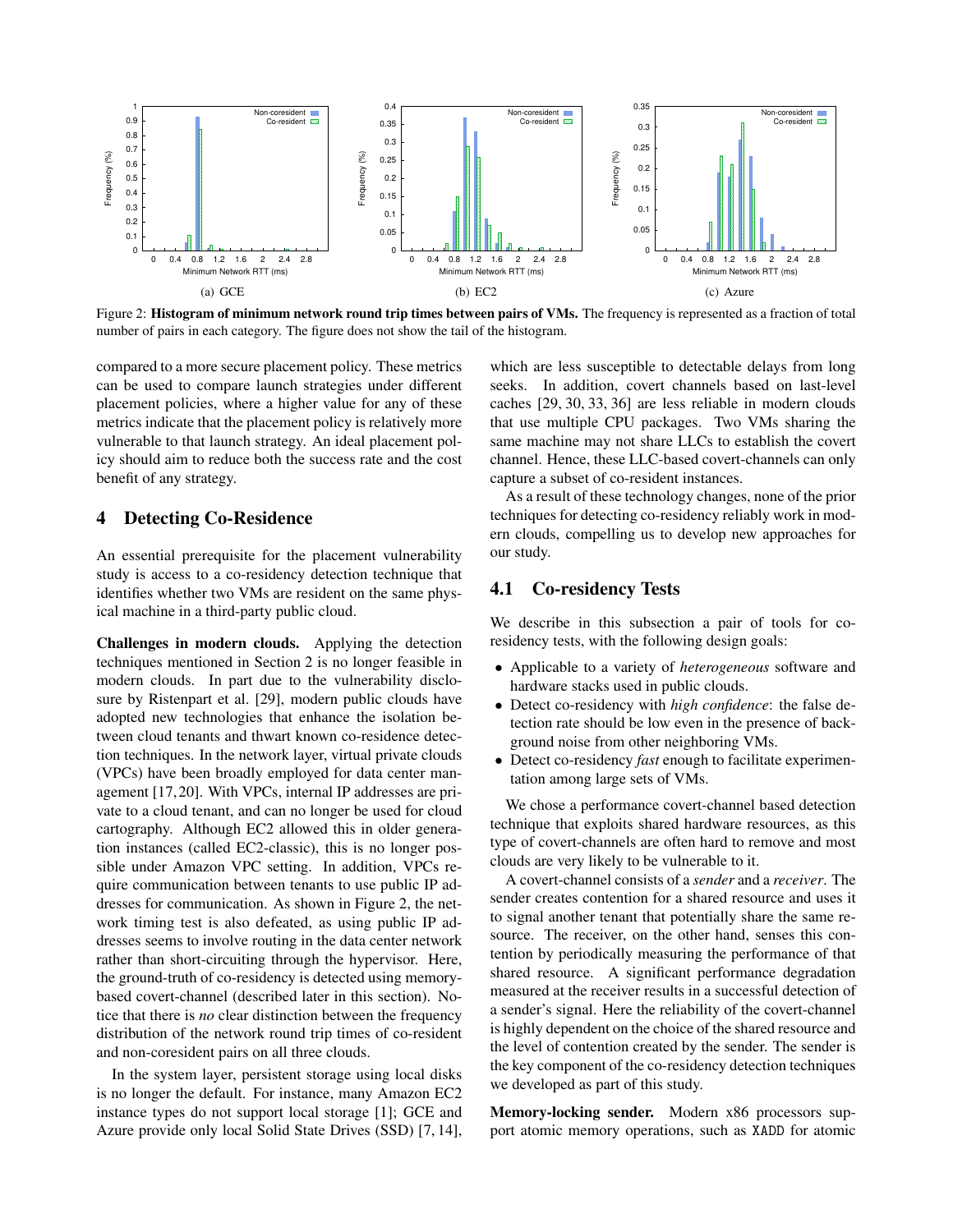```
// allocate memory multiples of 64 bits
char_ptr = allocate_memory((N+1)*8)
//move half word up
unaligned_addr = char_ptr + 2
loop forever:
   loop i from (1..N):
    atomic_op(unaligned_addr + i, some_value)
   end loop
end loop
    Figure 3: Memory-locking – Sender.
```
addition, and maintain their atomicity using cache coherence protocols. However, when a locked operation extends across a cache-line boundary, the processor may lock the memory bus temporarily [32]. This locking of the bus can be detected as it slows down other uses of the bus, such as fetching data from DRAM. Hence, when used properly, it provides a timing covert channel to send a signal to another VM. Unlike cache-based covert channels, this technique works regardless of whether VMs share a CPU core or package.

We developed a sender exploiting this shared memorybus covert-channel. The psuedocode for the sender is shown in Figure 3. The sender creates a memory buffer and uses pointer arithmetic to force atomic operations on unaligned memory addresses. This indirectly locks the memory bus even on all modern processor architectures [32].

```
size = LLC_size * (LLC_ways +1)stride = LLC_sets * cacheline_sz)
buffer = alloc_ptr_chasing_buff(size, stride)
loop sample from (1..10): //number of samples
     start_rdtsc = rdtsc()
     loop probes from (1..10000):
     probe(buffer); //always hits memory
end loop
     time_taken[sample] = (rdtsc() - start_rdtsc)
end loop
     Figure 4: Memory-probing – Receiver.
```
Receivers. With the aforementioned memory-locking sender, there are several ways to sense the memory-locking contention induced by the sender in another co-resident tenant instance. All the receivers measure the memory bandwidth of the shared system. We present two types of receivers that we used in this study that works on heterogeneous hardware configurations.

*Memory-probing* receiver uses carefully crafted memory requests that always miss in the cache hierarchy and always hit memory. Constricting the data accesses of the receiver into a *single LLC set* ensures this. In order to evade hardware prefetching, we use a pointer-chasing buffer to randomly access a list of memory addresses (pseudocode shown in Figure 4). The time needed to complete a fixed number of probes (e.g., 10,000) provides a signal of coresidence: when the sender is performing locked operations, loads from memory proceed slowly.

*Memory-locking* receiver is similar to the sender but measures the number of unaligned atomic operations that could be completed per unit time. Although it also measures the memory bandwidth, unlike the memory-probing receiver, it works even when the cache architecture of the machine is unknown.

The sender along with these two receivers form our two novel co-residency detection methods that we use in this study: *memory-probing test* and *memory-locking test* (named after their respective receivers). These comprise our co-residency test suite. Each test in the suite starts by running the receiver on one VM while keeping the other idle. The performance measured by this run is the baseline performance without contention. Then the receiver and the sender are run together. If the receiver detects decreased performance, the tests conclude that the two VMs are coresident. We use a slowdown threshold to detect when the change in receiver performance indicates co-residence (discussed later in the section).

| <b>Machine</b> | Cores | <b>Memory</b> | <b>Memory</b> | <b>Socket</b> |
|----------------|-------|---------------|---------------|---------------|
| Architecture   |       | Probing       | Locking       |               |
| Xeon E5645     | 6     | 3.51          | 1.79          | Same          |
| Xeon X5650     | 12    | 3.61          | 1.77          | Same          |
| Xeon X5650     | 12    | 3.46          | 1.55          | Diff.         |

Figure 5: Memory-probing and -locking on testbed machines. Slowdown relative to the baseline performance observed by the receiver averaged across 10 samples. Same – sender and receiver on different cores on the same socket, Diff. – sender and receiver on different cores on different sockets. Xeon E5645 machine had a single socket.

Evaluation on local testbed. In order to measure the efficacy of this covert-channel we ran tests in our local testbed. Results of running memory-probing and -locking tests under various configurations are shown in Figure 5. The hardware architectures of these machines are similar to what is observed in the cloud [21]. Across these hardware configurations, we observed a performance degradation of at least 3.4× compared to not running memory-locking sender on a non-coresident instance (i.e. a baseline run with idle sender), indicating reliability. Note that this works even when the co-resident instances are running on cores on different sockets, which does not share the same LLC (works on *heterogeneous* hardware). Further, a single run takes one tenth of a second to complete and hence is also *quick*.

Note that for this test suite to work in the real world, an attacker requires control over both the VMs under test, which includes the victim. We call this scenario as coresidency detection under cooperative victims (in short, *cooperative co-residency detection*). Such a mechanism is sufficient to observe placement behavior in public clouds (Section 4.2). We further investigated approaches to detect co-residency under a realistic setting with an uncooperative victim. In Section 4.3 we show how to adapt the memoryprobing test to detect co-location with one of the many webservers behind a load balancer.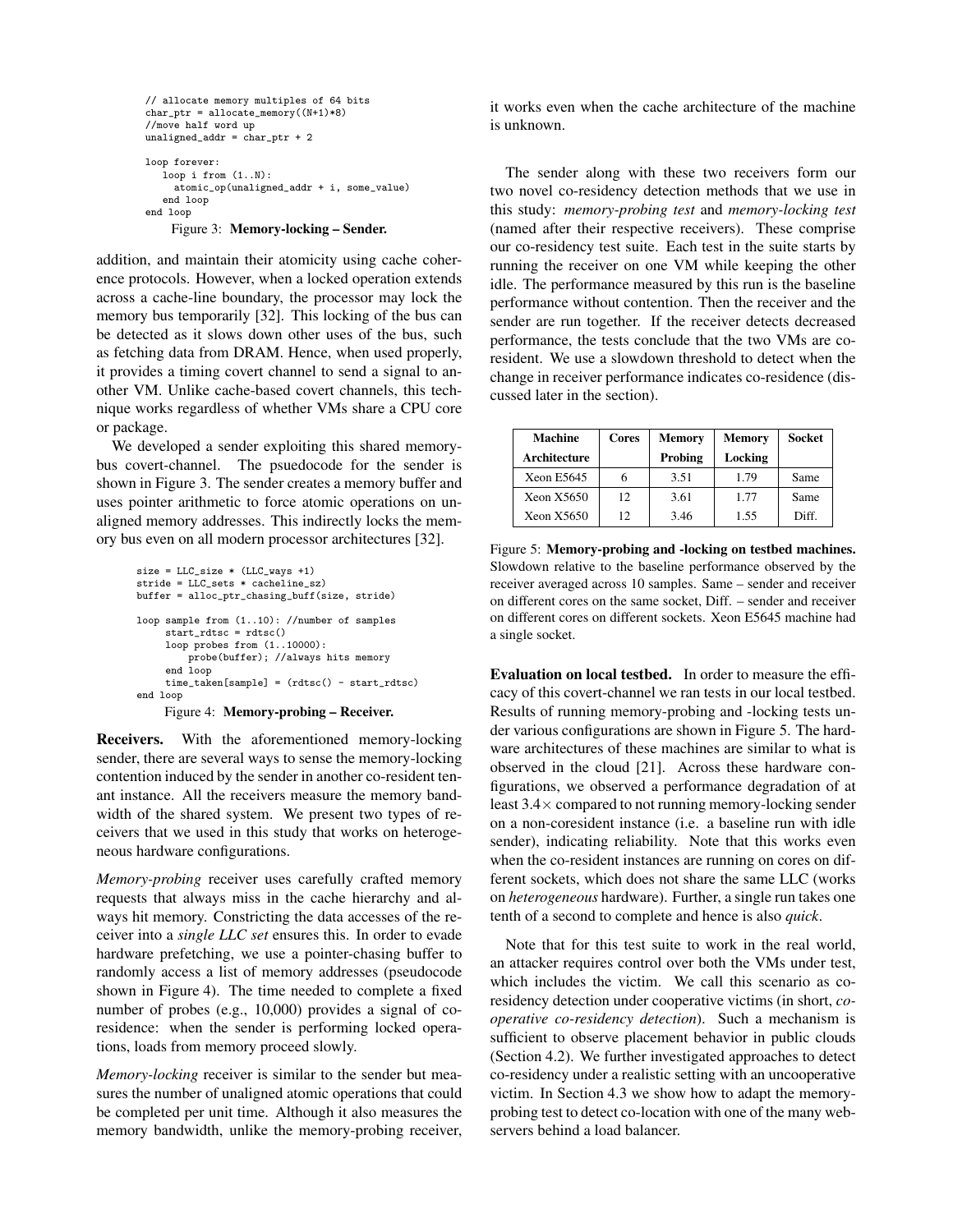

Figure 6: Distribution of performance degradation of memory-probing test. For varying number of pairs on each cloud (GCE:29, EC2:300, Azure:278). Note the x-axis plots performance degradation. Also for EC2 x-axis range is cut short at 20 pairs for clarity.

#### 4.2 Cooperative Co-residency Detection

In this section, we describe the methodology we used to detect co-residency in public clouds. For the purposes of studying placement policies, we had the flexibility to control both VMs that we test for co-residence. We did this by launching VMs from two separate accounts and test them for pairwise co-residence. We encountered several challenges when running the co-residency test suite on three different public clouds - Google Computer Engine, Amazon EC2 and Microsoft Azure.

First, we had to handle noise from neighboring VMs sharing the same host. Second, hardware and software heterogeneity in the three different public clouds required special tuning process for the co-residency detection tests. Finally, testing co-residency for a large set of VMs demanded a scalable implementation. We elaborate on our solution to these challenges below.

Handling noise. Any noise from neighboring VMs could affect the performance of the receiver with and without the signal (or baseline) and result in misdetection. To handle such noise, we alternate between measuring the performance with and without the sender's signal, such that any noise equally affects both the measurements. Secondly, we take ten samples of each measurement and only detect coresidence if the ratios of *both* the mean and median of these samples exceed the threshold. As each run takes a fraction of a second to complete, repeating 10 times is still fast enough.

| <b>Cloud</b> | <b>Machine</b>      | <b>Clock</b> | LLC                 |
|--------------|---------------------|--------------|---------------------|
| Provider     | Architecture        | (GHz)        | (Ways $\times$ Set) |
| EC2          | Intel Xeon E5-2670  | 2.50         | $20 \times 20480$   |
| <b>GCE</b>   | Generic Xeon*       | $2.60*$      | $20 \times 16384$   |
| Azure        | Intel E5-2660       | 2.20         | $20 \times 16384$   |
| Azure        | AMD Opteron 4171 HE | 2.10         | $48 \times 1706$    |

Figure 7: Machine configuration in public clouds. The machine configurations observed over all runs with small instance types. GCE did not reveal the exact microarchitecture of the physical host (\*). Ways  $\times$  Sets  $\times$  Word Size gives the LLC size. The word size is 64 bytes on all these x86-64 machines.

Tuning thresholds. As expected, we encountered different machine configurations on the three different public clouds (shown in Figure 7) with heterogeneous cache dimensions, organizations and replacement policies [11, 26]. This affects the performance degradation observed by the receivers with respect to the baseline and the ideal threshold for detecting co-residency. This is important because the thresholds we use to detect co-residence yield false positives, if set too low, and false negatives if set too high. Hence, we tuned the threshold to each hardware we found on all three clouds.

We started with a conservative threshold of 1.5x and tuned to a final threshold of 2x for GCE and EC2 and 1.5x for Azure for both the memory-probing and -locking tests. Figure 6 shows the distribution of performance degradation under the memory-probing tests across Intel machines in EC2, GCE, and Azure. For GCE and EC2, a performance degradation threshold of 2 clearly separates co-resident from non-coresident instances. For all Intel machines we encountered, although we ran both memorylocking and -probing tests, memory-probing was sufficient to detect co-residency. For Azure, overall we observe lower performance degradation and the initial threshold of 1.5 was sufficient to detect co-location on Intel machines.

The picture for AMD machines in Azure differs significantly as shown in Figure 8. The distribution of perfor-



Figure 8: Distribution of performance degradation of memoryprobing and -locking tests. On AMD machines in Azure with 40 pairs of nodes. Here NC stands for non-coresident and C, coresident pairs. Note that the x-axis plots performance degradation.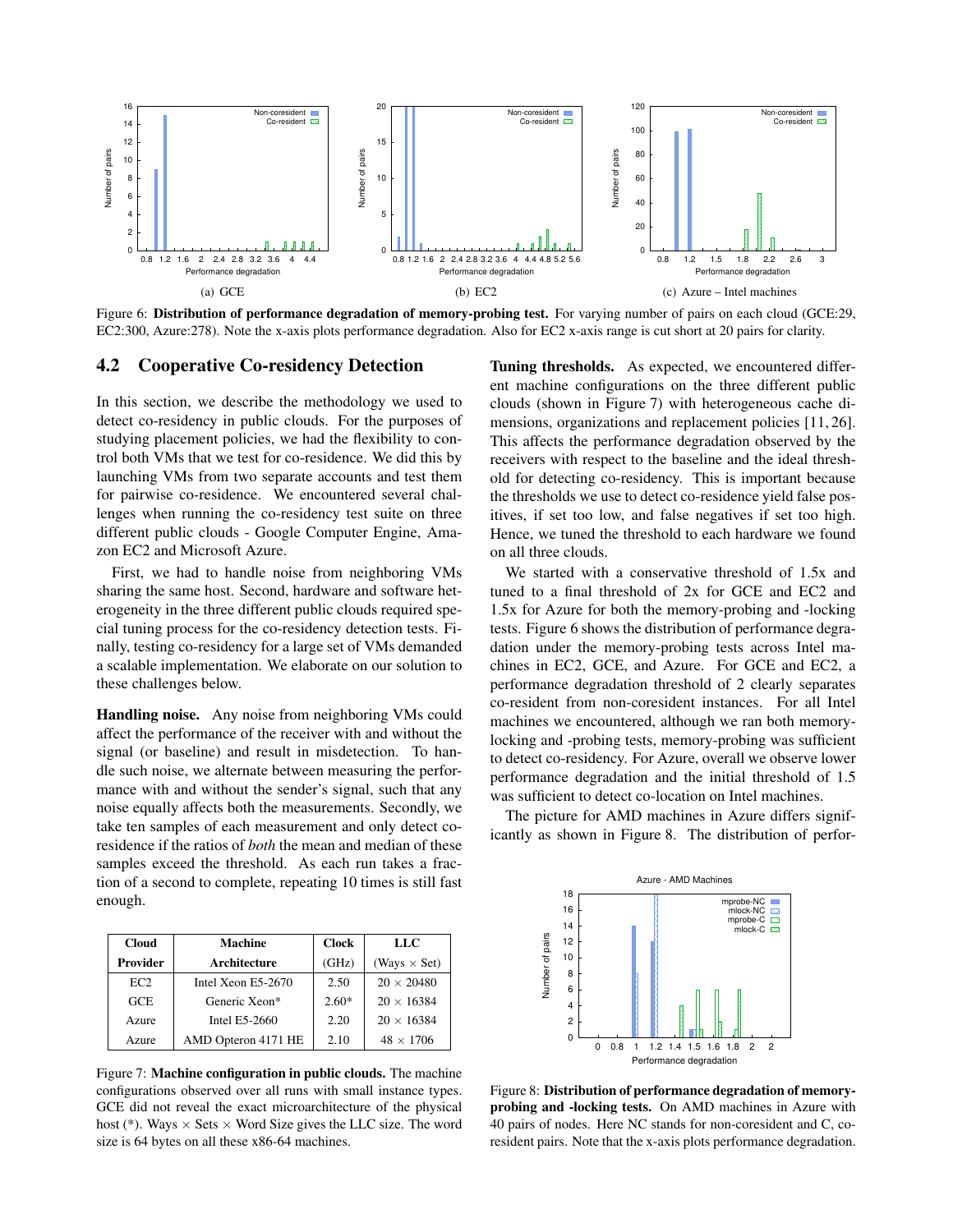mance degradation for both memory-locking and memoryprobing shows that, unlike for other architectures, coresidency detection is highly sensitive to the choice of the threshold for AMD machines. This may be due to the more associative cache (48 ways vs. 20 for Intel), or different handling of locked instructions. For these machines, a threshold of 1.5 was high enough to have no false positives, which we verified by hand checking the instances using the two covert-channels and observed consistent performance degradation of at least 50%. We determine a pair of VMs as co-resident if the degradation in *either* of the tests is above this threshold. We did not detect any cross-architecture (false) co-residency detection in any of the runs.

Scaling co-residency detection tests. Testing coresidency at scale is time-consuming and increases quadratically with the number of instances: checking 40 VM instances, involves 780 pair-wise tests. Even if each run of the entire co-residency test suite takes only 10 seconds, a naïve sequential execution of the tests on all the pairs will take 2 hours. Parallel co-residency checks can speed checking, but concurrent tests may interfere with each other.

To parallelize the test, we partition the set of all VM pairs  $\binom{\binom{v+a}{2}}{w}$  into sets of pairs with no VMs twice; we run one of these sets at a time and record which pairs detected possible co-residence. After running all sets, we have a set of candidate co-resident pairs, which we test sequentially. Parallelizing co-residency tests significantly decreased the time taken to test all co-residency pairs. For instance, the parallel version of the test on one of the cloud providers took 2.4 seconds per pair whereas the serial version took almost 46.3 seconds per pair (a speedup of 20x). While there are faster ways to parallelize co-residency detection, we chose this approach for simplicity.

Veracity of our tests. Notice that a performance degradation of 1.5x, 2x and 4x corresponds to 50%, 100% and 300% performance degradation. Such high performance degradation (even 50%) is clear enough signal to declare co-residency due to resource sharing. Furthermore, we hand checked by running the two tests in isolation on the detected instance-pairs for a significant fraction of the runs for all clouds and observed a consistent covert-channel signal. Thus our methodology did not detect any false positives, which are more detrimental to our study than false negatives. Although *co-residency* here implies sharing of memory channel, which may not always mean sharing of cores or other per-core hardware resources.

## 4.3 Co-residency Detection on Uncooperative Victims

Until now, we described a method to detect co-residency with a cooperative victim. In this section, we look at a more realistic setting where an adversary wishes to detect co-residency with a victim VM with accesses limited to only public interfaces like HTTP or a key-value (KV) store's put-get interface. We show that the basic cooperative co-residency detection can also be employed to detect co-residency with an uncooperative victim in the wild.

Attack setting. Unlike previous attack scenarios, we assume the attacker has no access to the victim VMs or its application other than what is permitted to any user on the Internet. That is, the victim application exposes a wellknown public interface (e.g., HTTP, FTP, KV-store protocol) that allows incoming requests, which is also the only access point for the attacker to the victim. The front end of this victim application can range from caching or data storage services (e.g., memcached, cassandra) to generic webservers. We also assume that there may be multiple instances of this front-end service running behind a load balancer. Under this scenario, the attacker wishes to detect co-location with one or more of the front-facing victim VMs.

Co-residency test. We adapt the memory tests used in previous section by running the memory-locking sender in the attacker instance. For a receiver, we use the public interface exposed by the victim by generating a set of requests that potentially makes the victim VMs hit the memory bus. This can be achieved by looping through a large number of requests of sizes approximately equal or greater than the size of the LLC. This creates a performance side-channel that leaks co-residency information. This receiver runs in an independent VM under the adversary's control, which we call the co-residency detector.

Experiment setup. To evaluate the efficacy of this method, we used the Olio multi-tier web application [12] that is designed to mimic a social-networking application. We used an instance of this workload from CloudSuite [22]. Although Olio supports several tiers (e.g., memcached to cache results of database queries), we configured it with two tiers, with each webserver and the database server running in a separate VM of type t2.small on Amazon EC2. Multiple of these webserver VMs are configured behind a HAProxy-based load balancer [9] running in an m3.medium instance (for better networking performance). The load balancer follows the standard configuration of using round-robin load balancing algorithm with sticky client sessions using cookies. We believe such a victim web application and its configuration is a reasonable generalization of real world applications running in the cloud.

For the attacker, we use an off-the-shelf HTTP performance measurement utility called HTTPerf [28] as the receiver in the co-residency detection test. This receiver is run inside a t2.micro instance (for free of charge). We used a set of 212 requests that included web pages and web objects (images, PDF files). We gathered these requests using the access log of manual navigation around the web application from a web browser.

Evaluation methodology. We start with a known coresident VM pair using the cooperative co-residency detec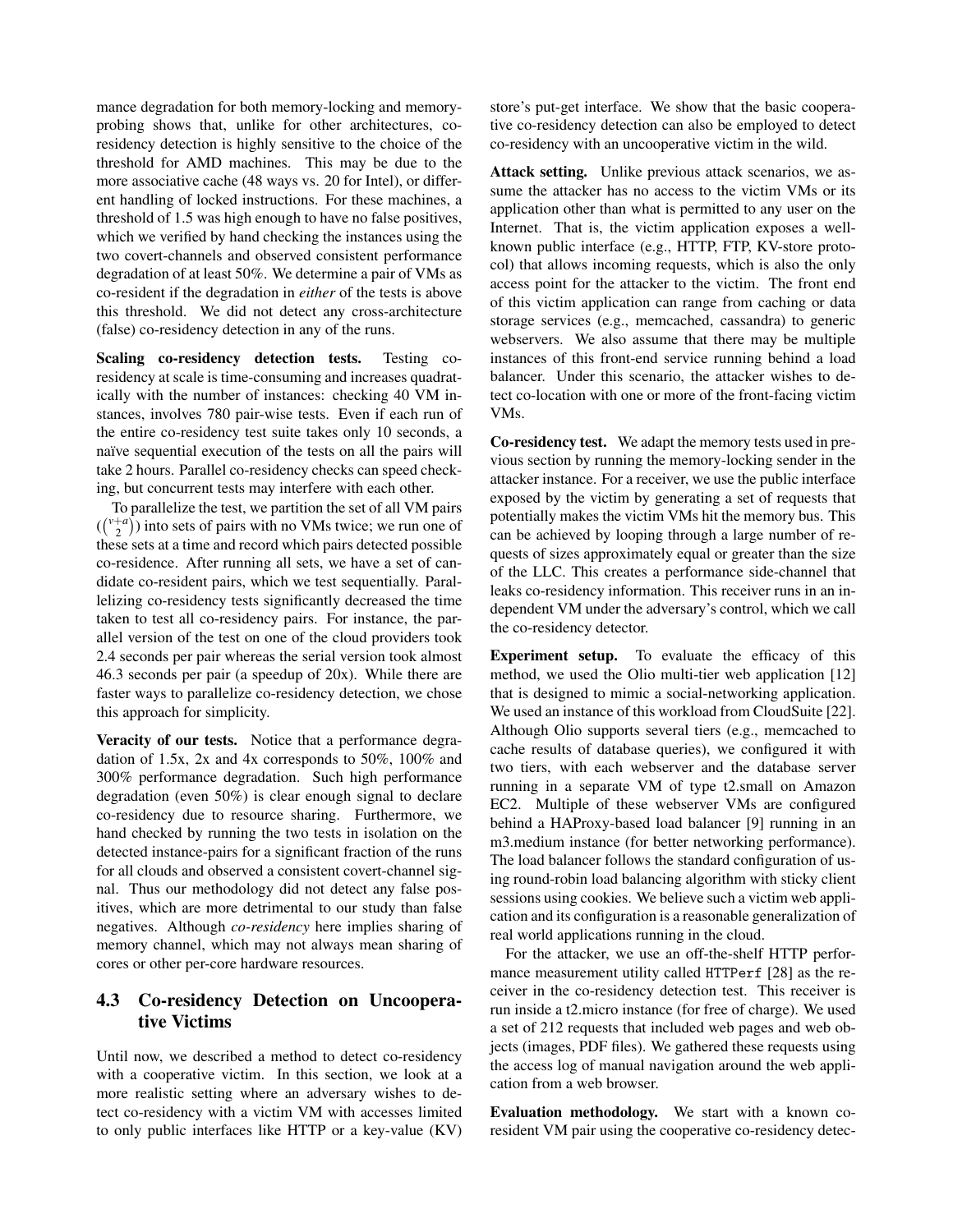tion method. We configure one of the VMs as a victim webserver VM and launch four more VMs: two webservers, one database server and a load balancer, all of which are not co-resident with the attacker VM.

Co-residency detection starts by measuring the average request latency at the receiver inside the co-residency detector for the baseline (with idle attacker) and contended case with the attacker running the memory-locking sender. A significant performance degradation between the baseline and the contended case across multiple samples reveal coresidency of one of the victim VMs with the attacker VM. On Amazon EC2, with the above setup we observed an average request latency of 4.66ms in the baseline case and a 10.6ms in the memory-locked case, i.e., a performance degradation of  $\approx 2.3 \times$ .

Background noise. The above test was performed when the victim web application was idle. In reality, any victim in the cloud might experience constant or varying background load on the system. False positives or negatives may occur when there is spike in load on the victim servers. In such case, we use the same solution as in Section 4.2 — alternating between measuring the idle and the contended case.

In order to gauge the efficacy of the test under constant background load, we repeated the above experiment with varying load on the victim. The result of this experiment is summarized in Figure 9. Counterintuitively, we found that a constant load on the background server exacerbates the performance degradation gap, hence resulting in a clearer signal of co-residency. This is because running memory-locking on the co-resident attacker increases the service time of all requests as majority of the requests rely on memory bandwidth. This increases the queuing delay in the system and in turn increasing the overall request latency. Interestingly, this aforementioned performance gap stops widening at higher loads of 750 to 1000 concurrent users as the system hits a bottleneck (in our case a network bottleneck at the load balancer) even without running the memory-locking sender. Thus, detecting co-residency with a victim VM that is part of a highly loaded and bottlenecked application would be hard using this test.

We also experimented with increasing the number of victim webservers behind the load balancer beyond 3 (Figure 10). As expected, the co-residency signal grew weaker with increasing victims, and at 9 webservers, the performance degradation was too low to be useful for detecting co-residency.

### 5 Placement Vulnerability Study

In this section, we evaluate three public clouds, Amazon EC2, Google Compute Engine and Microsoft Azure, for placement vulnerabilities and answer the following questions: (i) what are all the strategies that an adversary can employ to increase the chance of co-location with one or more victim VMs? (ii) what are the chances of success



Figure 9: Co-residency detection on an uncooperative victim. The graph shows the average request latency at the co-residency detector without and with memory-locking sender running on the co-resident attacker VM under varying background load on the victim. Note that the y-axis is in log scale. The load is in the number of concurrent users, where each user on average generates 20 HTTP requests per second to the webserver.



Figure 10: Varying number of webservers behind the load balancer. The graph shows the average request latency at the coresidency detector without and with memory-locking sender running on the co-residency attacker VM under varying background load on the victim. Note that the y-axis is in log scale. The error bars show the standard deviation over 5 samples.

and cost of each strategy? and (iii) how do these strategies compare against the reference placement policy introduced in Section 3?

#### 5.1 Experimental Methodology

Before presenting the results, we first describe the experiment setting and methodology that we employed for this placement vulnerability study.

Experiment settings. Recall VM placement depends on several placement variables (shown in Figure 1). We assigned reasonable values to these placement variables and enumerated through several launch strategies. A *run* corresponds to one launch strategy and involves launching multiple VMs from two distinct accounts (i.e., subscriptions in Azure and projects in GCE) and checking for co-residency between all pairs of VMs launched. One account was designated as a proxy for the victim and the other for the adversary. We denote a *run configuration* by  $v \times a$ , where *v* is the number of victim instances and *a* is the number of attacker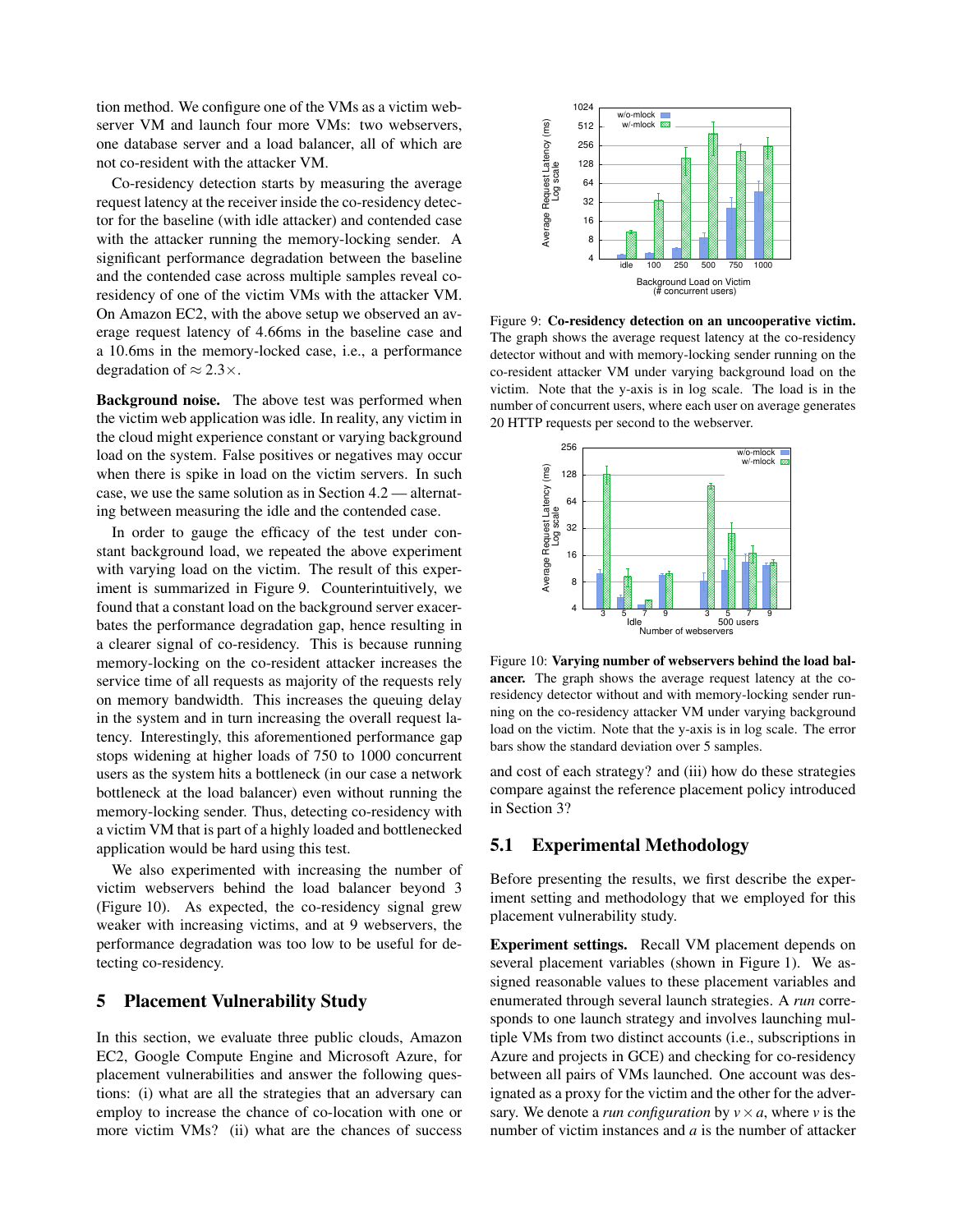instances launched in that run. We varied *v* and *a* for all *v*,  $a \in \{10, 20, 30\}$  and restricted them to the inequality,  $v \le a$ , as it increases the likelihood of achieving co-residency.

Other placement variables that are part of the run configuration include: victim launch time (including time of the day, day of the week), delay between victim and attacker VM launches, victim and attacker instance types and data center location or region where the VMs are launched. We repeat each run multiple times across all three cloud providers. The repetition of experiments is especially required to control the effect of certain environment variables like time of day. We repeat experiments for each run configuration over various times of the day and days of the week. We fix the instance type of VMs to small instances (t2.small on EC2, g1.small on GCE and small or Standard-A1 on Azure) and data center regions to us-east for EC2, us-central1-a for GCE and east-us for Azure, unless otherwise noted. All experiments were conducted over 3 months between December 2014 to February 2015.

We used a single, local Intel Core i7-2600 machine with 8 SMT cores to launch VM instances, log instance information and run the co-residency detection test suite.

Implementation and the Cloud APIs. In order to automate our experiments, we used Python and the libcloud<sup>2</sup> library [3] to interface with EC2 and GCE. Unfortunately, libcloud did not support Azure. The only Azure cloud API on Linux platform was a node.js library and a crossplatform command-line interface (CLI). We built a wrapper around the CLI. There were no significant differences across different cloud APIs except that Azure did not have any explicit interface to launch multiple VMs simultaneously.

As mentioned in the experiment settings, we experimented with various delays between the victim and attacker VM launches  $(0, 1, 2, 4...$  hours). To save money, we reused the same set of victim instances for each of the longer runs. That is, for the run configuration of 10x10 with 0, 1, 2, and 4 hours of delay between victim and attacker VM launches, we launched the victim VMs only once at the start of the experiment. After running co-residency tests on the first set of VM pairs, we terminated all the attacker instances and relaunched attacker VM instances after appropriate delays (say 1 hour) and rerun the tests with *the same set* of victim VMs. We repeat this until we experiment with all delays for this configuration. We call this methodology the *leap-frog method*. It is also important to note that zero delay here means parallel launch of VMs from our test machine (and not sequential launch of VMs from one account after another), unless otherwise noted.

In the sections below, we take a closer look at the effect of varying one placement variable while keeping other variables fixed across all the cloud providers. In each case, we use three metrics to measure the degree of co-residency:

| Delay $(hr.)$ | Config. | Mean | S.D. | Min      | <b>Median</b>  | Max            |
|---------------|---------|------|------|----------|----------------|----------------|
| 0             | 10x10   | 0.11 | 0.33 | $\theta$ | $\theta$       | 1              |
| $\Omega$      | 10x20   | 0.2  | 0.42 | $\Omega$ | 0              |                |
| $\Omega$      | 10x30   | 0.5  | 0.71 | $\Omega$ | $\Omega$       | $\overline{c}$ |
| $\Omega$      | 20x20   | 0.43 | 0.65 | $\Omega$ | $\Omega$       | $\overline{c}$ |
| $\Omega$      | 20x30   | 1.67 | 1.22 | $\Omega$ | 2              | $\overline{4}$ |
| $\theta$      | 30x30   | 1.6  | 1.65 | $\Omega$ | 1              | 5              |
| 1             | 10x10   | 0.25 | 0.46 | $\Omega$ | 0              |                |
| 1             | 10x20   | 0.33 | 0.5  | $\Omega$ | 0              |                |
| 1             | 10x30   | 1.6  | 1.07 | $\Omega$ | $\overline{c}$ | 3              |
| 1             | 20x20   | 1.27 | 1.22 | $\Omega$ |                | $\overline{4}$ |
| 1             | 20x30   | 2.44 | 1.51 | $\Omega$ | 3              | $\overline{4}$ |
| 1             | 30x30   | 3    | 1.12 |          | 3              | 5              |

Figure 11: Distribution of number of co-resident pairs on GCE. Region: us-central1-a.

| Delay $(hr.)$ | Config. | Mean | S.D. | Min      | Median   | Max            |
|---------------|---------|------|------|----------|----------|----------------|
| 0             | $\ast$  |      |      | 0        | $\theta$ | 0              |
|               | 10x10   | 0.44 | 0.73 | $\Omega$ | $\theta$ | $\overline{c}$ |
|               | 10x20   | 1.11 | 1.17 | $\Omega$ |          | 3              |
|               | 10x30   | 1.4  | 1.43 | $\Omega$ | 1.5      | 4              |
|               | 20x20   | 3.57 | 2.59 | $\Omega$ | 3.5      | 9              |
|               | 20x30   | 3.78 | 1.79 |          | 4        |                |
|               | 30x30   | 3.89 | 2.09 | 2        | 3        | 9              |

Figure 12: Distribution of number of co-resident pairs on EC2. Region: us-east.

chances of getting at least one co-resident instance across a number of runs (or success rate), average number of coresident instances over multiple runs and average coverage (i.e., fraction of victim VMs with which attacker VMs were co-resident). Although these experiments were done with victim VMs under our control, the results can be extrapolated to guide an attacker's launch strategy for an uncooperative victim. We also discuss a set of such strategic questions that the results help answer. At the end of this section, we summarize and calculate the cost of several interesting launch strategies and evaluate the public clouds against our reference placement policy.

#### 5.2 Effect of Number of Instances

In this section, we observe the placement behavior while varying the number of victim and attacker instances. Intuitively, we expect the chances of co-residency to increase with the number of attacker and victim instances.

Varying number of attacker instances. Keeping all the placement variables constant including the number of victim instances, we measure the chance of co-residency over multiple runs. The result of this experiment helps to answer the question: How many VMs should an adversary launch to increase the chance of co-residency?

As is shown in Figure 14, the placement behavior changes across different cloud providers. For GCE and

<sup>&</sup>lt;sup>2</sup>We used libcloud version 0.15.1 for EC2, and a modified version of 0.16.0 for GCE to support the use of multiple accounts in GCE.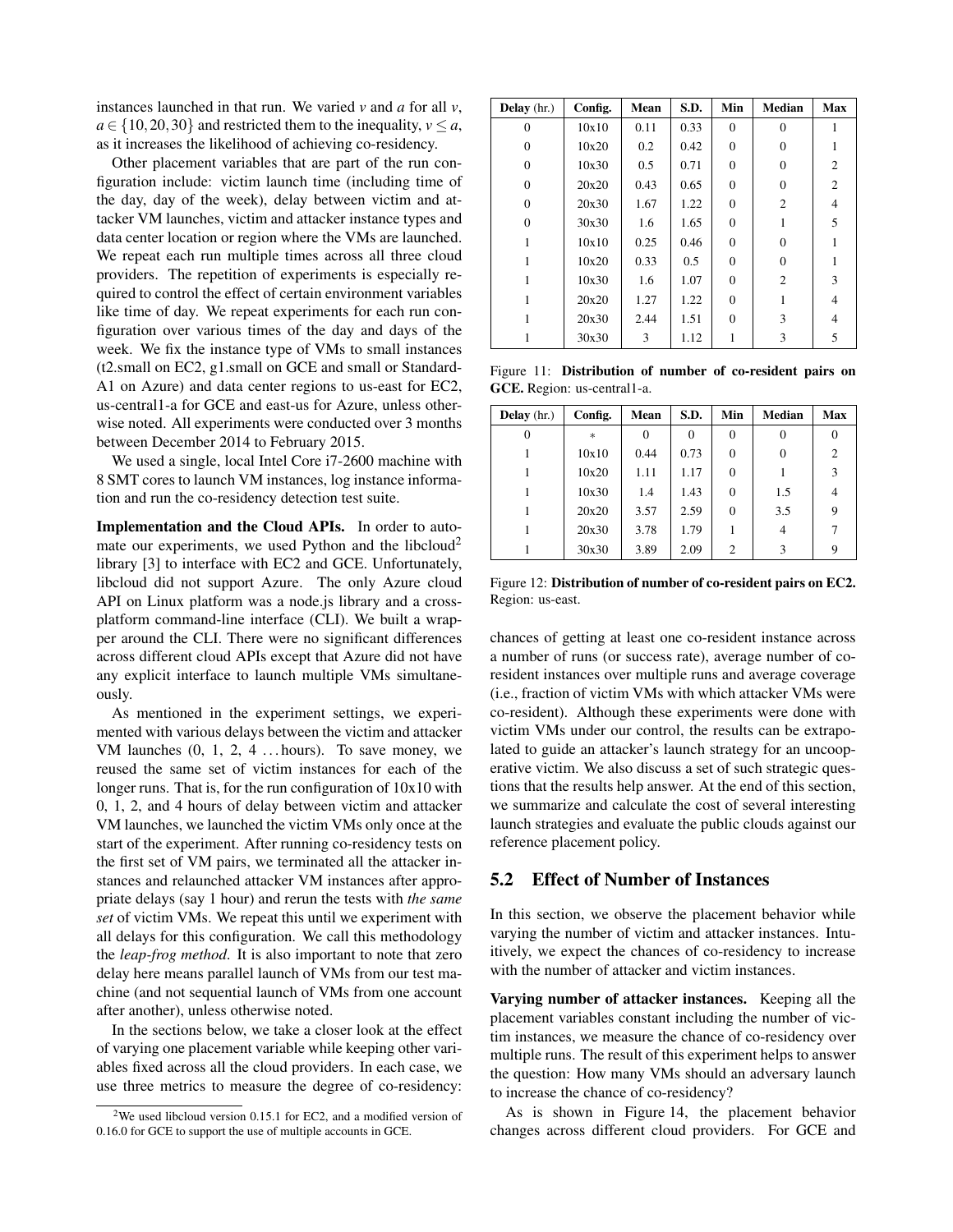| Delay (hr.) | Config. | Mean  | S.D.  | Min      | <b>Median</b>  | Max            |
|-------------|---------|-------|-------|----------|----------------|----------------|
| $\theta$    | 10x10   | 15.22 | 19.51 | $\Omega$ | 14             | 64             |
| $\Omega$    | 10x20   | 3.78  | 4.71  | $\Omega$ | 3              | 14             |
| $\Omega$    | 10x30   | 4.25  | 6.41  | $\theta$ | 2.5            | 19             |
| $\Omega$    | 20x20   | 9.67  | 8.43  | $\Omega$ | 8              | 27             |
| $\Omega$    | 20x30   | 2.38  | 1.51  | 1        | $\overline{2}$ | 5              |
| $\Omega$    | 30x30   | 24.57 | 36.54 | 1        | 6              | 99             |
| 1           | 10x10   | 2.78  | 3.87  | 0        | 1              | 12             |
| 1           | 10x20   | 0.78  | 1.2   | $\theta$ | $\Omega$       | 3              |
| 1           | 10x30   | 0.75  | 1.39  | $\theta$ | $\Omega$       | 3              |
| 1           | 20x20   | 0.67  | 1.66  | $\Omega$ | $\Omega$       | 5              |
| 1           | 20x30   | 0.86  | 0.9   | $\theta$ |                | $\overline{c}$ |
|             | 30x30   | 4.71  | 9.89  | $\theta$ |                | 27             |

Figure 13: Distribution of number of co-resident pairs on Azure. Region: East US 1.



Figure 14: Chances of co-residency of 10 victim instances with varying number of attacker instances. All results are from one data center region (EC2: us-east, GCE: us-central1-a, Azure: East US) and the delays between victim and attacker instance launch were 1 hour. Results are over at least 9 runs per run configuration with at least 3 runs per time of day.

EC2, we observe that higher the number of attacker instances relative to the victim instances, the higher the chance of co-residency is. Figure 11 and 12 show the distribution of number of co-resident VM pairs on GCE and EC2, respectively. The number of co-resident VM pairs also increases with the number of attacker instances, implying that the coverage of an attack could be increased with larger fraction of attacker instances than the target VM instances if the launch times are coordinated.

Contrary to our expectations, the placement behavior observed on Azure is the inverse. The chances of co-residency with 10 attacker instances are almost twice as high as with 30 attacker instances. This is also reflected in the distribution of number of co-residency VM pairs (shown in Figure 13). Further investigation revealed a correlation between the number of victim and attacker instances launched and the chance of co-residency. That is, for the run configuration of 10x10, 20x20 and 30x30, where number of victim and attacker instances are the same, and with 0 delay, the chance of co-residency were equally high for all these configurations (between 0.9 to 1). This suggests a



Figure 15: Chances of co-residency of 30 attacker instances with varying number of victim instances. All results are from one data center region (EC2: us-east, GCE: us-central1-a, Azure: East US) and the delays between victim and attacker instance launch were 1 hour. Results are over at least 9 runs per configuration with at least 3 runs per time of day.

possible placement policy that collates VM launch requests together based on their request size and places them on the same group of machines.

Varying number of victim instances. Similarly, we also varied the number of victim instances by keeping the number of attacker instances and other placement variables constant (results shown in Figure 15). We expect the chance of co-residency to increase with the number of victims targeted. Hence, the results presented here help an adversary answer the question: What are the chances of co-residency with varying sizes of target victims?

As expected, we see an increase in the chances of coresidency with increasing number of victim VMs across all cloud providers. We see that the absolute value of the chance of co-residency is lower for Azure than other clouds. This may be the result of significant additional delay between victim and attacker launch times in Azure as a result of our methodology (more on this later).

#### 5.3 Effect of Instance Launch Time

In this section, we answer two questions that aid an adversary to design better launch strategies: How quickly should an attacker launch VMs after the victim VMs are launched? Is there any increase in chance associated with the time of day of the launch?

Varying delay between attacker and victim launches. The result of varying the delay between 0 (i.e., parallel launch) and 1 hour delay is shown in Figure 16. We can make two immediate observations from this result.

The first observation reveals a significant artifact of EC2's placement policy: VMs launched within a short time window are never co-resident on the same machine. This observation helps an adversary to avoid such a strategy. We further investigated placement behaviors on EC2 with shorter non-zero delays in order to find the duration of this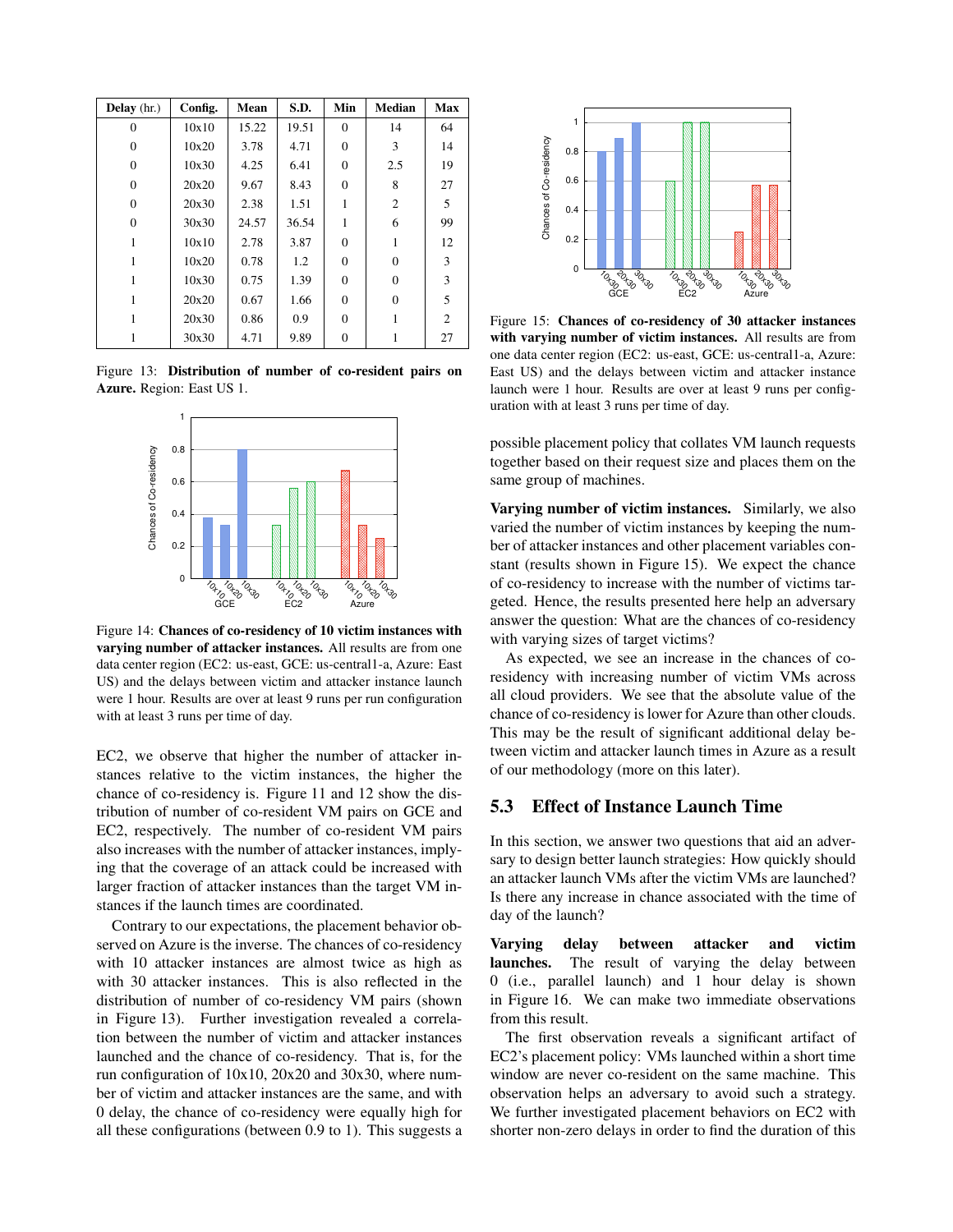

Figure 16: Chances of co-residency with varying delays between victim and attacker launches. *Solid* boxes correspond to zero delay (simultaneous launches) and *gauze*-like boxes correspond to 1 hour delay between victim and attacker launches. We did not observe any co-resident instances for runs with zero delay on EC2. All results are from one data center region (EC2: us-east, GCE: us-central1-a, Azure: East US). Results are over at least 9 runs per run configuration with at least 3 runs per time of day.

| <b>Delay</b>    | Mean | S.D. | Min    | Median | Max | <b>Success</b> |
|-----------------|------|------|--------|--------|-----|----------------|
|                 |      |      |        |        |     | rate           |
| $0+$            | 0.6  | 1.07 | 0      |        |     | 0.30           |
| $5 \text{ min}$ | 1.38 | 0.92 | 0      |        | 3   | 0.88           |
| 1 <sub>hr</sub> | 3.57 | 2.59 | $_{0}$ | 3.5    | 9   | 0.86           |

Figure 17: Distribution of number of co-resident pairs and success rate or chances of co-residency for shorter delays under 20x20 run configuration in EC2. A delay with 0+ means victim and attacker instances were launched sequentially, i.e. attacker instances were not launched until all victim instances were running. The results averaged are over 9 runs with 3 runs per time of day.

time window in which there are zero co-residency (results shown in Figure 17). We found that this time window is very short and that even a sequential launch of instances (denoted by 0+) could result in co-residency.

The second observation shows that non-zero delay on GCE and zero delay on Azure increases the chance of coresidency and hence directly benefits an attacker. It should be noted that on Azure, the launch delays between victim and attacker instances were longer than 1 hour due to our leap-frog experimental methodology; the actual delays between the VM launches were, on average, 3 hours (with a maximum delay of 10 hours for few runs). This higher delay was more common in runs with larger number of instances as there were significantly more false positives, which required a separate sequential phase to resolve (see Section 4.2).

We also experimented with longer delays on EC2 and GCE to understand whether and how quickly the chance of co-residency drops with increasing delay (results shown in Figure 18). Contrary to our expectation, we did not find the chance of co-residency to drop to zero even for delays as high as 16 and 32 hours. We speculate that the reason for this observation could be that the system was under constant churn where some neighboring VMs on the victim's



Figure 18: Chances of co-residency over long periods. Results include 9 runs over two weeks with 3 runs per time of day under the 20x20 run configuration. Note that we only conducted 3 runs for 32 hour delay as opposed to 9 runs for all other delays.

| <b>Chances of Co-residency</b>                       |                 |                 |                 |  |  |  |  |
|------------------------------------------------------|-----------------|-----------------|-----------------|--|--|--|--|
| <b>Cloud</b><br>Morning<br><b>Night</b><br>Afternoon |                 |                 |                 |  |  |  |  |
|                                                      | $02:00 - 10:00$ | $10:00 - 18:00$ | $18:00 - 02:00$ |  |  |  |  |
| <b>GCE</b>                                           | 0.68            | 0.61            | 0.78            |  |  |  |  |
| EC2                                                  | 0.89            | 0.73            | 0.6             |  |  |  |  |

Figure 19: Effect of time of day. Chances of co-residency when an attacker changes the launch time of his instances. The results were aggregated across all run configurations with 1 hour delay between victim and attacker launch times. All times are in PT.

machine were terminated. Note that our leap-frog methodology may, in theory, interfere with the VM placement. But it is noteworthy that we observed increased number of unique co-resident pairs with increasing delays, suggesting fresh co-residency with victim VMs over longer delays.

Effect of time of day. Prior works have shown that churn or load is often correlated with the time of day [31]. Our simple reference placement policy does not have a notion of load and hence have no effect on time of day. In reality, with limited number of servers in datacenters and limited number of capacity per host, load on the system has direct effect on the placement behavior of any placement policy.

As expected, we observe small effect on VM placement based on the time of day when attacker instances are launched (results shown in Figure 19). Specifically, there is a slightly higher chance of co-residency if the attacker instances are launched in the early morning for EC2 and at night for GCE.

# 5.4 Effect of Data Center Location

All the above experiments were conducted on relatively popular regions in each cloud (especially true for EC2 [31]). In this section, we report the results on other smaller and less popular regions. As the regions are less popular and have relatively fewer machines, we expect higher co-residency rates and more co-resident instances. Figure 20 shows the median number of co-resident VM pairs placed in these regions alongside the results for pop-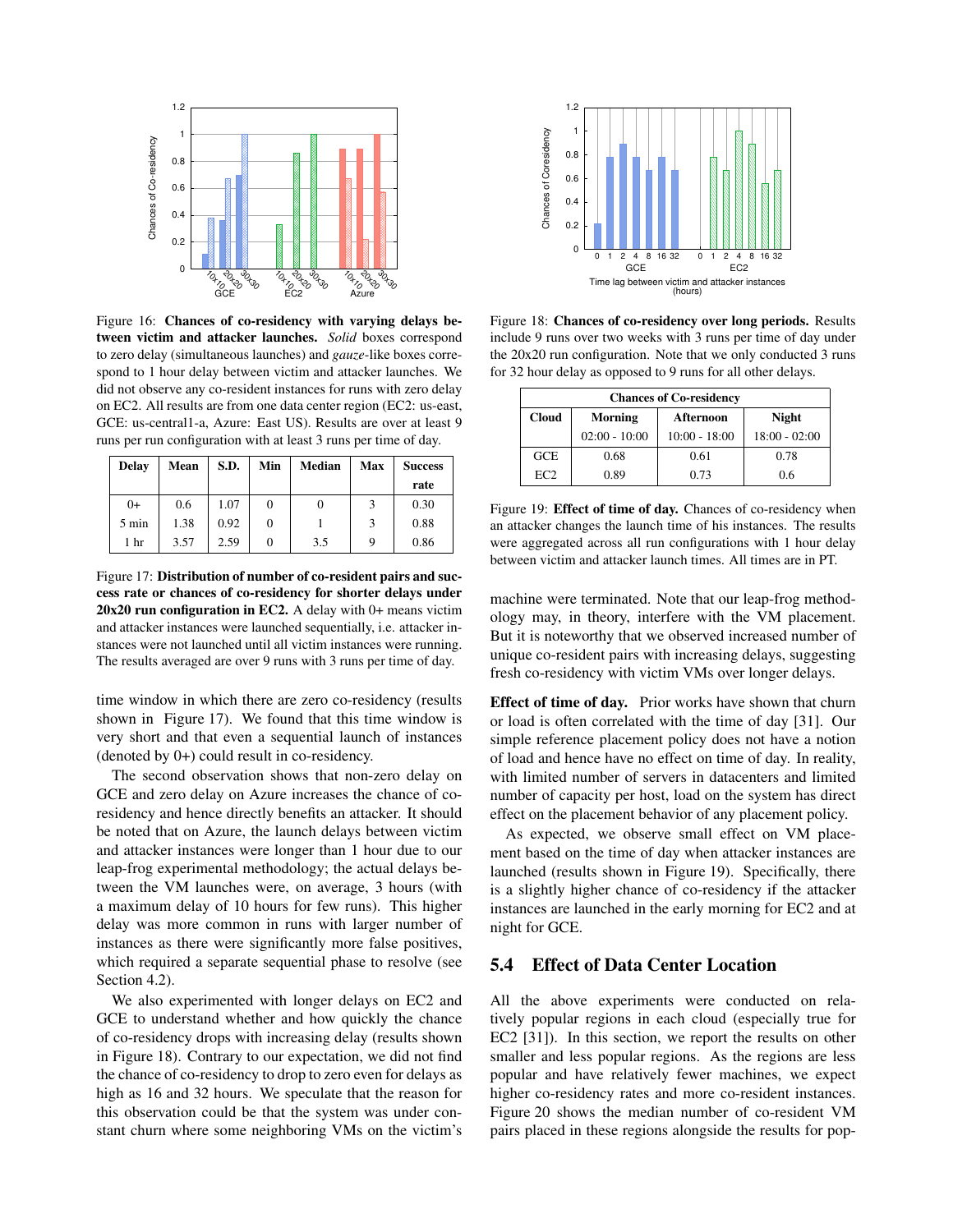

(b) EC2

Figure 20: Median number of co-resident pairs across two regions. The box plot shows the median number of co-resident pairs excluding co-residency within the same account. Results are over at least 3 run per run configuration (x-axis).

ular regions. The distribution of number of co-resident instances is not shown here in the interest of space.

The main observation from these experiments is that there is a higher chance of co-residency in these smaller regions than the larger, more popular regions. Note that we placed at least one co-resident pair in all the runs in these regions. Also the higher number of co-resident pairs also suggests a larger coverage over victim VMs in these smaller regions.

One anomaly that we found during two 20x20 runs on EC2 between  $30^{th}$  and  $31^{st}$  of January 2015, when we observed an unusually large number of co-resident instances (including three VMs from the same account). We believe this anomaly may be a result of an internal management incident in the Amazon EC2 us-west-1 region.

## 5.5 Other Observations

We report several other interesting observations in this section. First, we found more than two VMs can be co-resident on the same host on both Azure and GCE, but not on EC2. Figure 21 shows the distribution of number of co-resident instances per host. Particularly, in one of the runs, we placed 16 VMs on a single host.

Another interesting observation is related to co-resident instances from the same account. We term them as *selfco-resident instances*. We observed many self-co-resident



Figure 21: Distribution of number of co-resident instances per host on Azure. The results shown are across all the runs. We saw at most 2 instances per host in EC2 and at most 3 instances per host in GCE.



Figure 22: Launch strategy and co-residency detection execu**tion times.** The run configurations  $v \times a$  indicates the number of victims vs. number of attackers launched. The error bars show the standard deviation across at least 7 runs.

pairs on GCE and Azure (not shown). On the other hand, we never noticed any self co-resident pair on EC2 except for the anomaly in us-west-1. Although we did not notice any effect on the actual chance of co-residence, we believe such placement behaviors (or the lack of) may affect VM placement.

We also experimented with medium instances and successfully placed few co-located VMs on both EC2 and GCE by employing similar successful strategies learned with small instances.

## 5.6 Cost of Launch Strategies

Recall that the cost of a launch strategy from Section 3,  $C_S = a * P(a_{type}) * T_d(v, a)$ . In order to calculate this cost, we need  $T_d(v, a)$  which is the time taken to detect colocation with *a* attackers and *v* victims. Figure 22 shows the average time taken to complete launching attacker instances and complete co-residency detection for each run configuration. Here the measured co-residency detection is the parallelized version discussed in Section 4.2 and also includes time taken to detect co-residency within each tenant account. Hence, for these reasons the time to detect co-location is an upper bound for a realistic and highly optimized co-residency detection mechanism.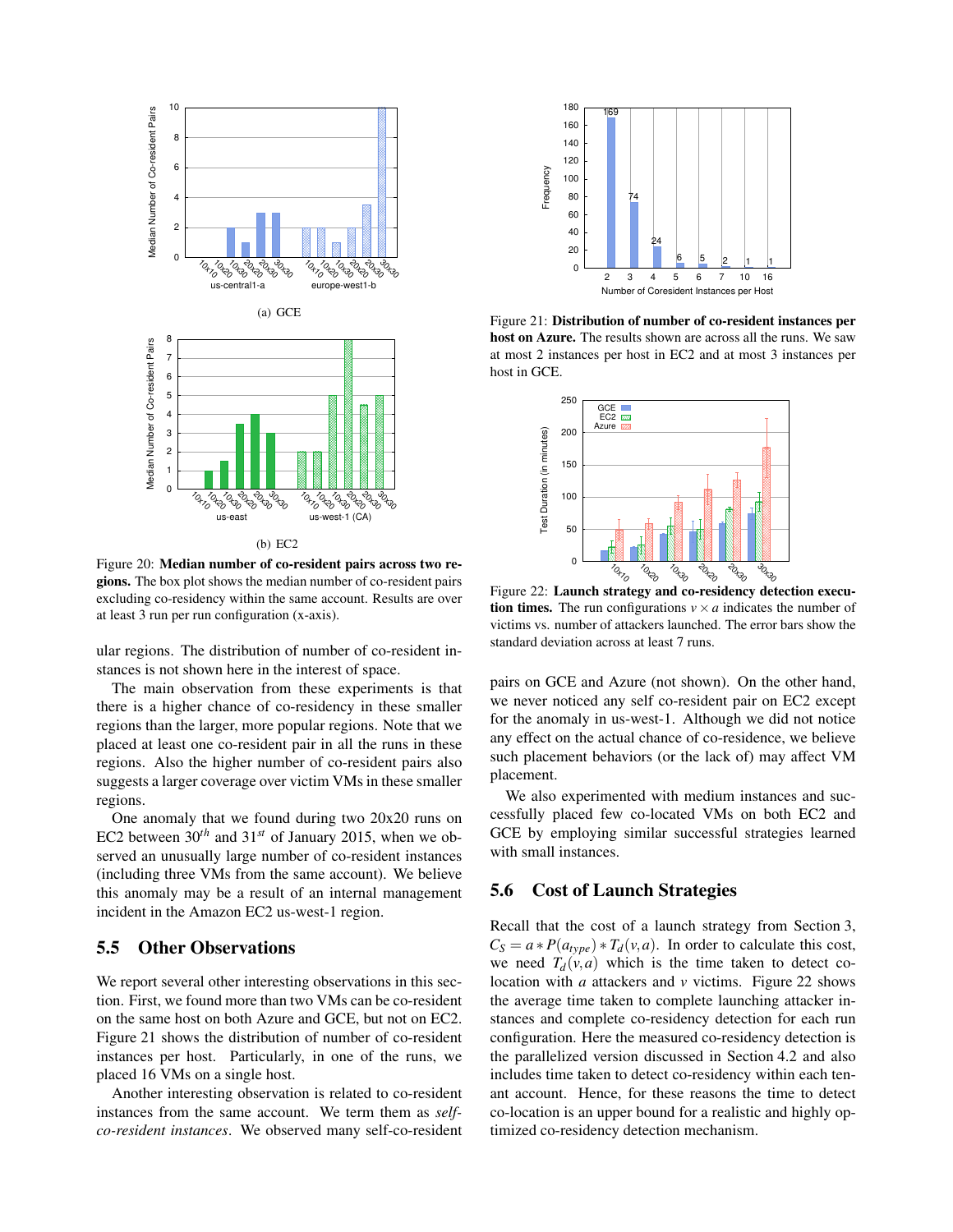| <b>Run</b> |       | Average Cost (\$) |       |            | <b>Maximum Cost (\$)</b> |       |
|------------|-------|-------------------|-------|------------|--------------------------|-------|
| config.    | GCE   | EC2               | Azure | <b>GCE</b> | EC2                      | Azure |
| 10x10      | 0.137 | 0.260             | 0.494 | 0.140      | 0.260                    | 0.819 |
| 10x20      | 0.370 | 0.520             | 1.171 | 0.412      | 0.520                    | 1.358 |
| 10x30      | 1.049 | 0.780             | 2.754 | 1.088      | 1.560                    | 3.257 |
| 20x20      | 0.770 | 0.520             | 2.235 | 1.595      | 1.040                    | 3.255 |
| 20x30      | 1.482 | 1.560             | 3.792 | 1.581      | 1.560                    | 4.420 |
| 30x30      | 1.866 | 1.560             | 5.304 | 2.433      | 1.560                    | 7.965 |

Figure 23: Cost of running a launch strategy (in dollars). Maximum cost column refers to the maximum cost we incurred out of all the runs for that particular configuration and cloud provider. The cost per hour of small instances at the time of this study were: 0.05, 0.026 and 0.06 dollars for GCE, EC2 and Azure, respectively. The minimum and maximum costs are in bold.

| <b>Run Config.</b>   10x10  10x20  10x30  20x20  20x30  30x30 |      |      |      |      |      |
|---------------------------------------------------------------|------|------|------|------|------|
| $Pr[\mathbf{E}_{a}^{\nu} > 0]$   0.10                         | 0.18 | 0.26 | 0.33 | 0.45 | 0.60 |

Figure 24: Probability of co-residency under the reference placement policy.

We calculate the cost of executing each launch strategy under the three public clouds. The result is summarized in Figure 23. Note that we only consider the cost incurred by the compute instances because the cost for other resources such as network and storage, was insignificant. Also note that EC2 bills every hour even if an instance runs less than an hour [16], whereas GCE and Azure charge per minute of instance activity. This difference is considered in our cost calculation. Overall, the maximum cost we incurred was about \$8 for running 30 VMs for 4 hours 25 minutes on Azure and a minimum of 14 cents on GCE for running 10 VMs for 17 minutes. We incurred the highest cost for all the launch strategies in Azure because of overall higher cost per hour and partly due to longer tests due to our co-residency detection methodology.

## 5.7 Summary of Placement Vulnerabilities

In this section, we return to the secure reference placement policy introduced in Section 3 and use it to identify placement vulnerabilities across all the three clouds. Recall that the probability of at least one pair of co-residency under this random placement policy is given by  $Pr[E^{\nu}_a > 0] =$  $1 - (1 - v/N)^a$ , where  $\mathbf{E}_a^v$  is the random variable denoting the number of co-location observed when placing *a* attacker VMs among  $N = 1000$  total machines where *v* machines are already picked for the *v* victim VMs. First, we evaluate this probability for various run configurations that we experimented with in the public clouds. The probabilities are shown in Figure 24.

Recall that a launch strategy in a cloud implies a placement vulnerability in that cloud's placement policy if its normalized success rate is greater than 1. The normalized success rate of the strategy is the ratio of the chance of colocation under that launch strategy to the probability of co-

| <b>Strategy</b> | $v \& a$ | ď   | Cost benefit (\$) | <b>Normalized Success</b> |
|-----------------|----------|-----|-------------------|---------------------------|
| S1 & S2         | 10       | 688 | 113.87            | 10                        |
| S <sub>3</sub>  | 30       | 227 | 32.75             | 1.67                      |
| S4(i)           | 20       | 105 | 4.36              | 2.67                      |
| S4(ii)          | 20       | 342 | 53.76             | 3.03                      |
| S5              | 20       | 110 | 4.83              | 1.48                      |

Figure 25: Cost benefit analysis.  $N = 1000$ ,  $P(a_{type}) = 0.026$ , which is the cost per instance-hour on EC2 (the cheapest). For simplicity  $T_d(v, a) = (v * a) * 3.85$ , where 3.85 is fastest average time to detect co-residency per instance-pair. Here,  $v \times a$  is the run configuration of the strategy under test. Note that the cost benefit is the additional cost incurred under the reference policy, hence is equal to cost incurred by  $a' - a$  additional VMs.

location in the reference policy  $(Pr[E^{\nu}_a > 0])$ . Below is a list of selected launch strategies that escalate to placement vulnerabilities using our reference policy with their normalized success rate in parenthesis.

- *(S1)* In Azure, launch ten attacker VMs closely after the victim VMs are launched (1.0/0.10).
- *(S2)* In EC2 and GCE, if there are known victims in any of the smaller datacenters, launch at least ten attacker VMs with a non-zero delay (1.0/0.10).
- *(S3)* In all three clouds, launch 30 attacker instances, either with no delay (Azure) or one hour delay (EC2, GCE) from victim launch, to get co-located with one of the 30 victim instances (1.00/0.60).
- *(S4)* (i) In Amazon EC2, launch 20 attacker VMs with a delay of 5 minutes or more after the victims are launched (0.88/0.33). (ii) The optimal delay between victim and attacker VM launches is around 4 hours for a 20x20 run (1.00/0.33).
- *(S5)* In Amazon EC2, launch the attacker VMs with 1 hour after the victim VMs are launched where the time of day falls in the early morning, i.e., 02:00 to 10:00hrs PST (0.89/0.60).

Cost benefit. Next, we quantify the cost benefit of each of these strategies over the reference policy. As the success rate of any launch strategy on a vulnerable placement policy is greater than what is possible in the reference policy, we need more attacker instances in the reference policy to achieve the same success rate. We calculate this number of attacker instances *a'* using:  $a' = \ln(1 - S_a^v)/\ln(1 - v/N)$ , where,  $S_a^v$  is the success rate of a strategy with run configuration of  $v \times a$ . The result of this calculation is presented in Figure 25. The result shows that the best strategy, S1 and S2, on all three cloud providers is \$114 cheaper than what is possible in the reference policy.

It is also evident that these metrics enable evaluating and comparing various launch strategies and their efficacy on various placement policies both on robust placements and attack cost. For example, note that although the normalized success rate of *S3* is lower than *S4*, it has a higher cost benefit for the attacker.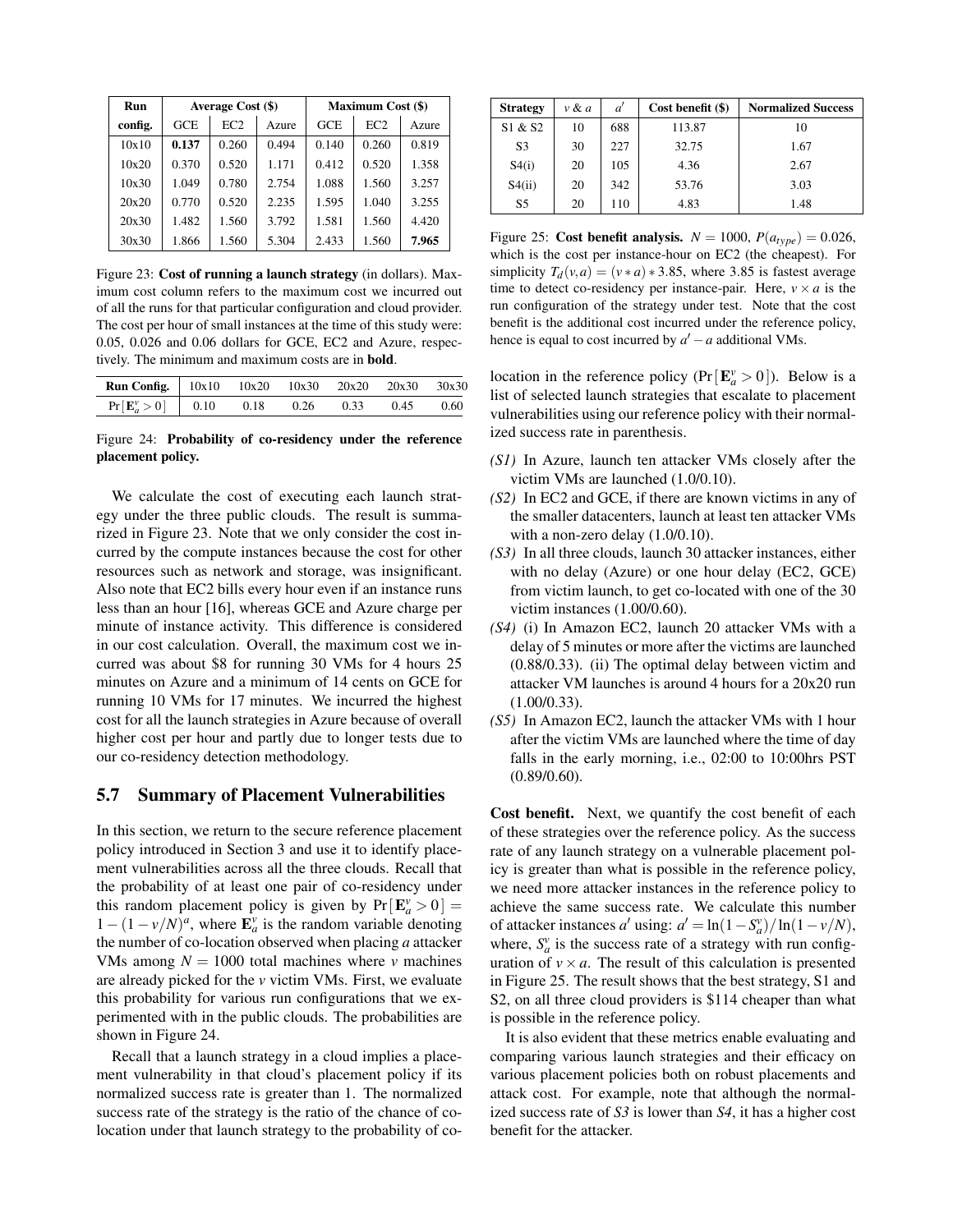## 5.8 Limitations

Although we exhaustively experimented with a variety of placement variables, the results have limitations. One major limitation of this study is the number of placement variables and the set of values for the variables that we used to experiment. For example, we limited our experiments with only one instance type, one availability zone per region and used only one account for the victim VMs. Although different instance types may exhibit different placement behavior, the presented results hold strong for the chosen instance type. The only caveat that may affect the results is if the placement policy uses account ID for VM placement decisions. Since, we experimented with only one victim account (separate from the designated attacker account) across all providers, these results, in the worst case, may have captured the placement behavior of an unlucky victim account that was subject to similar placement decisions (and hence co-resident) as that of the VMs from the designated attacker account.

Even though we ran at least 190 runs per cloud provider over a period of 3 months to increase statistical significant of our results, we were still limited to at most 9 runs per run configuration (with 3 runs per time of day). These limitations have only minor bearing on the results presented, if any, and the reported results are significant and impactful for cloud computing security research.

#### 6 Related Work

VM placement vulnerability studies. Ristenpart et al. [29] first studied the placement vulnerability in public clouds, which showed that a malicious cloud tenant could place one of his VMs on the same machine as a target VM with high probability. Placement vulnerabilities exploited in their study include publicly available mapping of VM's public/internal IP addresses, disclosure of Dom0 IP addresses, and a shortcut communication path between coresident VMs. Their study was followed by Xu et al. [33] and further extended by Herzberg et al. [25]. However, the results of these studies have been outdated by the recent development of cloud technologies, which is the main motivation of our work.

Concurrent with our work, Xu et al. [34] conducted a systematic measurement study of co-resident threats in Amazon EC2. Their focus, however, is in-depth evaluation of co-residency detection using network route traces and quantification of co-residence threats on older generation instances with EC2's classic networking (prior to Amazon VPC). In contrast, we study placement vulnerabilities in the context of VPC on EC2, as well as on Azure and GCE. The two studies are mostly complementary and strengthen the arguments made by each other.

New VM placement policies to defend against placement attacks have been studied by Han et al. [23, 24] and Azar et al. [18]. It is unclear, however, whether their proposed policies work against the performance and reliability goals of public cloud providers.

Co-residency detection techniques. Techniques for coresidency detection have been studied in various contexts. We categorize these techniques into one of the two classes: side-channel approaches to detecting co-residency with *uncooperative* VMs and covert-channel approaches to detecting co-residency with *cooperative* VMs.

Side-channels allow one party to exfiltrate secret information from another; therefore these approaches may be adapted in practical placement attack scenarios with targets not controlled by the attackers. Network round-trip timing side-channel was used by Ristenpart et al. [29] to detect co-residency. Zhang et al. [36] developed a system called *HomeAlone* to enable VMs to detect third-party VMs using timing side-channels in the last level caches. Bates et al. [19] proposed a side-channel for co-residency detection by causing network traffic congestion in the host NICs from attacker-controlled VMs; the interference of target VM's performance, if the two VMs are co-resident, should be detectable by remote clients. Kohno et al. [27] explored techniques to fingerprint remote machines using timestamps in TCP or ICMP based network probes, although their approach was not designed for co-residency detection. However, none of these approaches works effectively in modern cloud infrastructures.

Covert-channels on shared hardware components can be used for co-residency detection when both VMs under test are cooperative. Coarse-grained covert-channels in CPU caches and hard disk drives were used in Ristenpart et al. [29] for co-residency confirmation. Xu et al. [33] established covert-channels in shared last level caches between two colluding VMs in the public clouds. Wu el al. [32] exploited memory bus as a covert-channel on modern x86 processors, in which the sender issues atomic operations on memory blocks spanning multiple cache lines to cause memory bus locking or similar effects on recent processors. However, covert-channels proposed in the latter two studies were not designed for co-residency detection, while those developed in our work are tuned for this purpose.

#### 7 Conclusion and Future Work

Multi-tenancy in public clouds enable co-residency attacks. In this paper, we revisited the problem of placement can an attacker achieve co-location? — in modern public clouds. We find that while past techniques for verifying colocation no longer work, insufficient performance isolation in hardware still allows detection of co-location. Furthermore, we show that in the three popular cloud providers (EC2, GCE and Azure), achieving co-location is surprisingly simple and cheap. It is even simpler and costs nothing to achieve co-location in some PaaS clouds. Our results demonstrate that even though cloud providers have massive datacenters with numerous physical servers, the chances